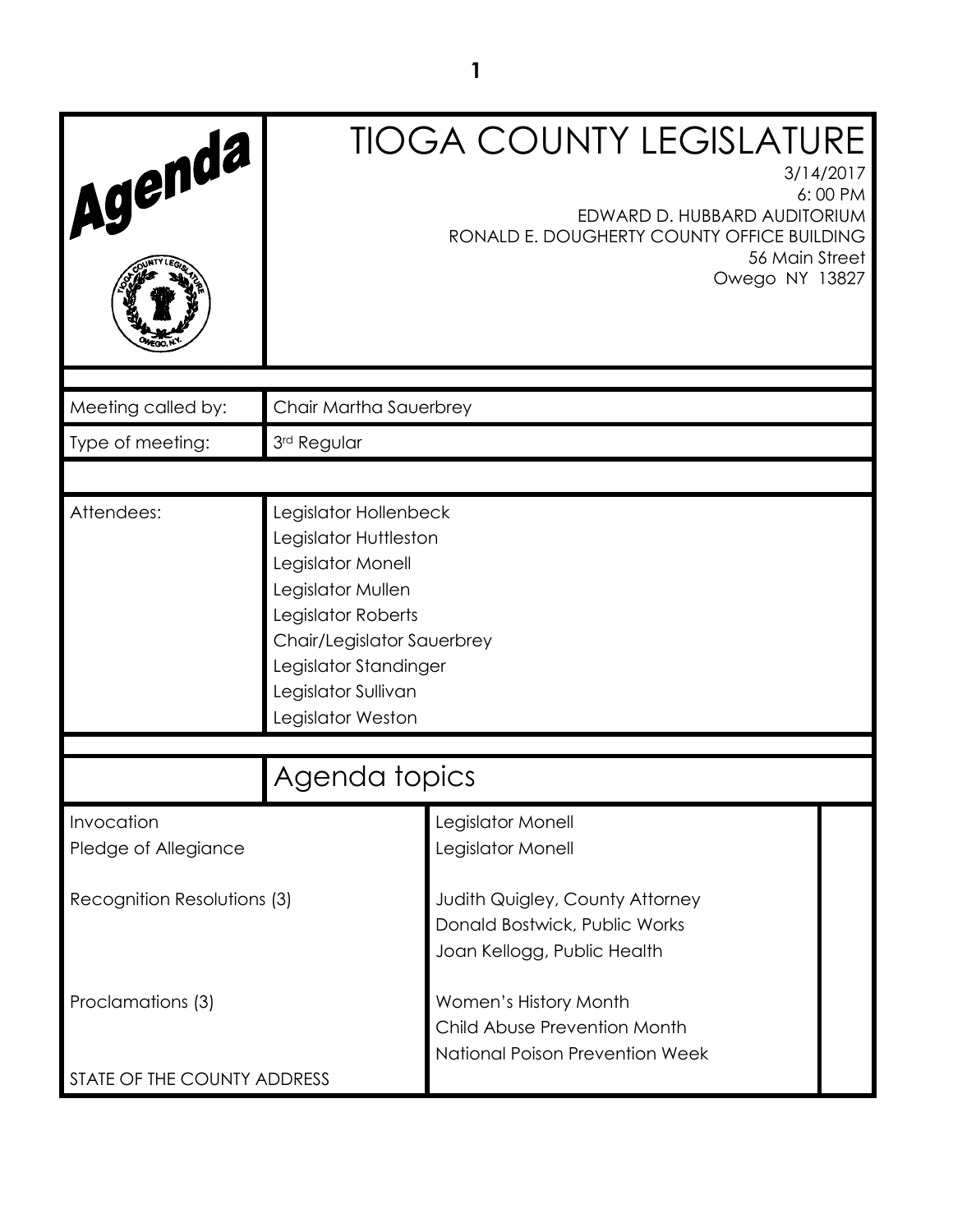| Privilege of the Floor                     |                       |                                                                                                                                                                                                                                                       |  |
|--------------------------------------------|-----------------------|-------------------------------------------------------------------------------------------------------------------------------------------------------------------------------------------------------------------------------------------------------|--|
| Approval of Minutes                        |                       | February 14 and 23, 2017                                                                                                                                                                                                                              |  |
| Petitions, Communications & Notices        |                       |                                                                                                                                                                                                                                                       |  |
| Appointments/Reappointments                |                       |                                                                                                                                                                                                                                                       |  |
|                                            |                       |                                                                                                                                                                                                                                                       |  |
| <b>Reports Standing/Special Committees</b> |                       |                                                                                                                                                                                                                                                       |  |
| <b>RESOLUTIONS:</b>                        |                       | 1. Home Rule Request in Support of S4089/A5907: Extending the<br>current and imposing additional sales and compensating use<br>taxes by the County of Tioga                                                                                           |  |
|                                            |                       | 2. DMV Fee Retention Increase                                                                                                                                                                                                                         |  |
|                                            |                       | 3. Authorize Increase in administering mortgage tax by the<br>Tioga County Clerk as approved by New York State<br>Department of Taxation and Finance                                                                                                  |  |
|                                            |                       | 4. Authorize Transfer of Funds for Purchase of Chairs for the<br>Economic Development & Planning Conference Room                                                                                                                                      |  |
|                                            |                       | 5. Appropriation of Funds Public Health                                                                                                                                                                                                               |  |
|                                            |                       | 6. Fund Transfer to facilitate respirator physicals and fit testing                                                                                                                                                                                   |  |
|                                            |                       | 7. Transfer of Capital Funds-Sheriff Office                                                                                                                                                                                                           |  |
|                                            | <b>Board</b>          | 8. Appoint Members Alternatives to Incarceration Advisory                                                                                                                                                                                             |  |
|                                            |                       | 9. Adopt the North Tioga Agricultural District (#3) as modified<br>and submit same to the New York State Department of<br>Agriculture and Markets for Approval                                                                                        |  |
|                                            | <b>Districts</b>      | 10. Authorize 2017 Requests for inclusion of lands in Agricultural                                                                                                                                                                                    |  |
|                                            | <b>Planning Grant</b> | 11. Authorize Application for NYS DOS Countywide Resiliency                                                                                                                                                                                           |  |
|                                            |                       | 12. Filing of an application for State Assistance from the<br>Household Hazardous Waste (HHW) State Assistance Program<br>and signing of the associated State Master Grant Contract,<br>under the appropriate laws of New York State                  |  |
|                                            |                       | 13. Award Fire and Security Alarm Dialer Replacement                                                                                                                                                                                                  |  |
|                                            | State                 | 14. Rescind Resolution No. 39-17 Authorizing the Implementation<br>and Funding in the first instance 100% of the Federal Aid and<br>"Marchiselli"<br>Program-Aid eligible<br>costs of a<br>transportation Federal-Aid Project and appropriating funds |  |
|                                            |                       | 15. Authorizing the Implementation and Funding in the first<br>instance 100% of the Federal Aid and State "Marchiselli"<br>Program-Aid eligible costs of a transportation Federal-Aid<br>Project and appropriating funds                              |  |
|                                            |                       | 16. Authorize Execution of Cooperative Agreements between<br>the Law Department, ITCS, Sheriff, Public Health, DSS, and                                                                                                                               |  |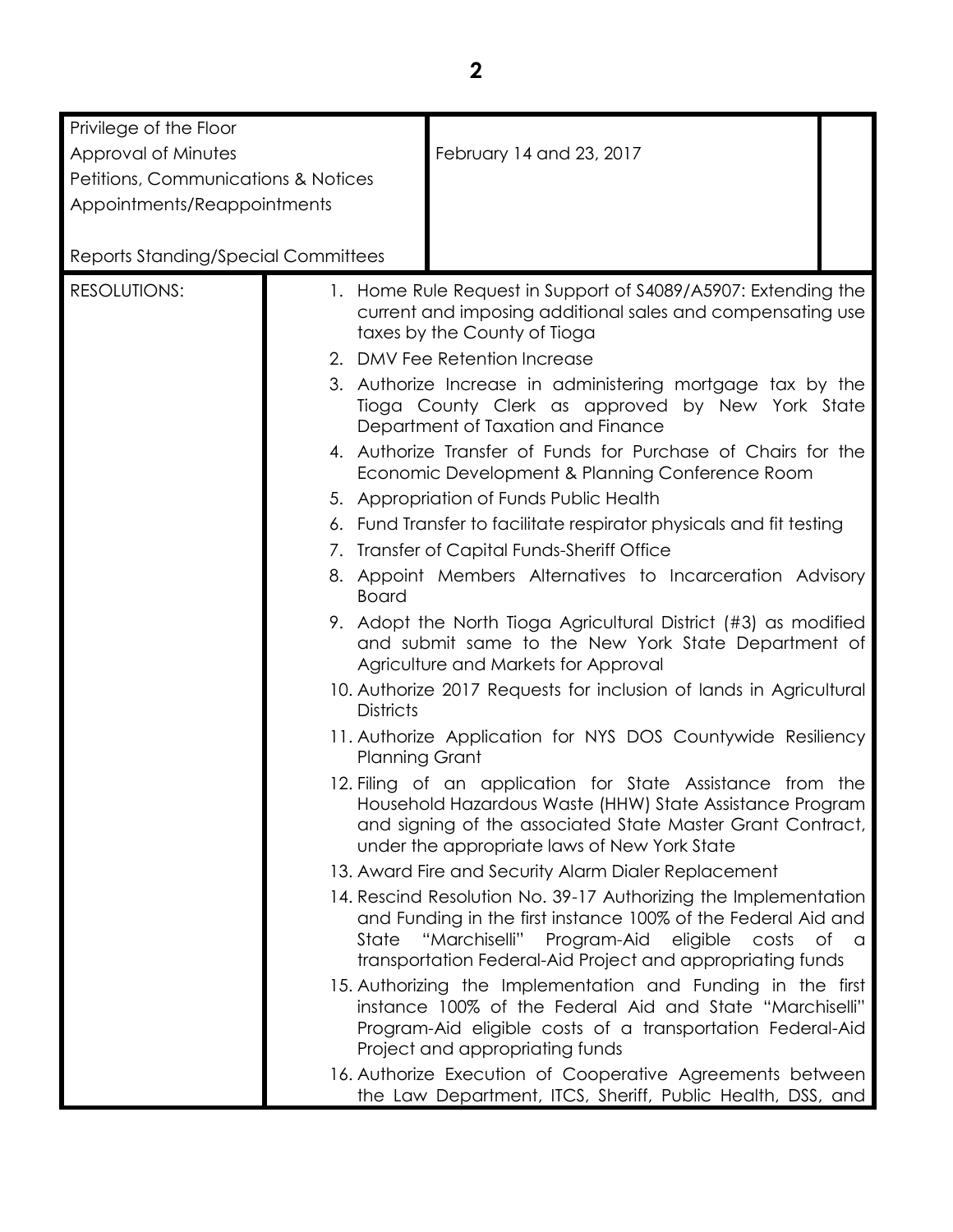| Mental Hygiene                                                                                                                                                  |
|-----------------------------------------------------------------------------------------------------------------------------------------------------------------|
| 17. Amend County Policy 10; Personnel Policies                                                                                                                  |
| 18. Reappointment of County Historian                                                                                                                           |
| 19. Create Temporary Position; Authorize Appointment Law<br>Department                                                                                          |
| 20. Authorize Temporary Appointment Law Department                                                                                                              |
| 21. Create and Fill Highway Worker (Seasonal) Position Public<br><b>Works</b>                                                                                   |
| 22. Create two (2), full-time Temporary Construction Inspector<br><b>Positions Public Works</b>                                                                 |
| 23. Abolish one (1) vacant Full-Time Clinical Social Worker; and<br>Create one (1) Full-Time Certified Alcohol & Drug Counselor<br>Department of Mental Hygiene |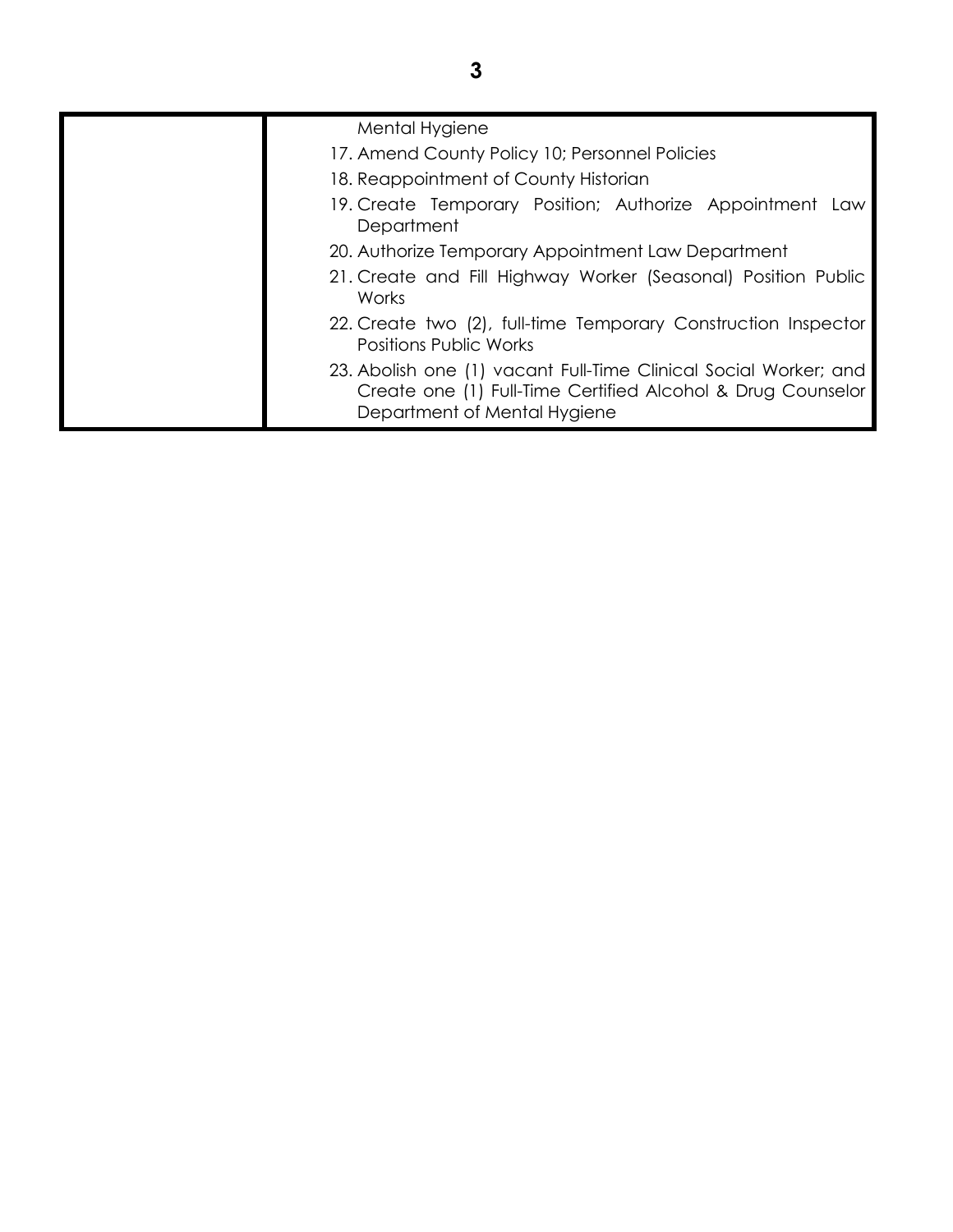RESOLUTION NO. -17 RESOLUTION RECOGNIZING JUDITH M. QUIGLEY'S YEARS OF SERVICE TO TIOGA COUNTY

WHEREAS: Judith M. Quigley started working for Tioga County in September 1983 when she began working for the District Attorney's Office as an Assistant District Attorney and worked in that capacity until July 1992; and

WHEREAS: In July 1992 Judy began working for the Law Department as an Assistant County Attorney handling juvenile delinquency and person in need of supervision matters, a position that requires not only applying the law but weighing matters that could potentially affect young people for the rest of their lives; and

WHEREAS: In August 2010 Judy became the County Attorney and as such became sole legal counsel to the Tioga County Legislature and all Tioga County departments, as well as counsel for all Legislative committees; and

WHEREAS: During Judy's tenure with the County she has maintained a working relationship that is marked by extreme conscientiousness and professionalism, often acting beyond the scope of her duties as legal counsel; and

WHEREAS: Judy's dedication to Tioga County did not end with her work day as is evidenced by her current and past service to many boards and organizations in the community such as Hospice, A New Hope Center, Senior Citizens Foundation, Rotary, and Owego Gymnastics. In addition, she attended monthly Board of Health meetings on behalf of the County before the work day began; and

WHEREAS: Judy Quigley has been a committed and diligent employee to Tioga County for over 30 years and will retire on March 17, 2017; therefore be it

RESOLVED: That the Tioga County Legislature, on its own behalf, as well as on behalf of the citizens of Tioga County, express sincere gratitude to Judy Quigley for her 33 plus years of dedicated and professional service to Tioga County and its residents; and be it further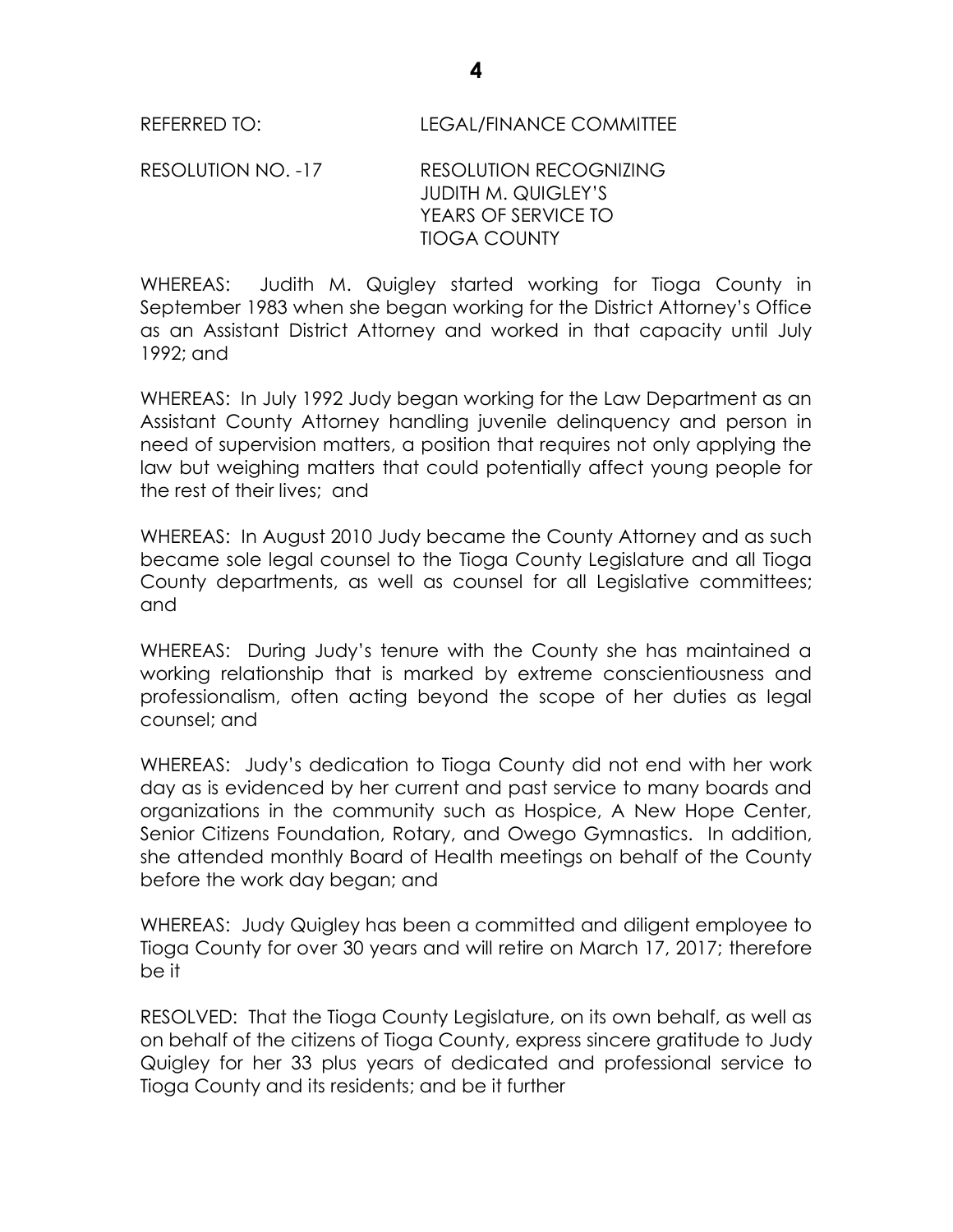RESOLVED: That this resolution be spread upon the minutes of this meeting and a certified copy be presented to this exemplary employee, Judy Quigley.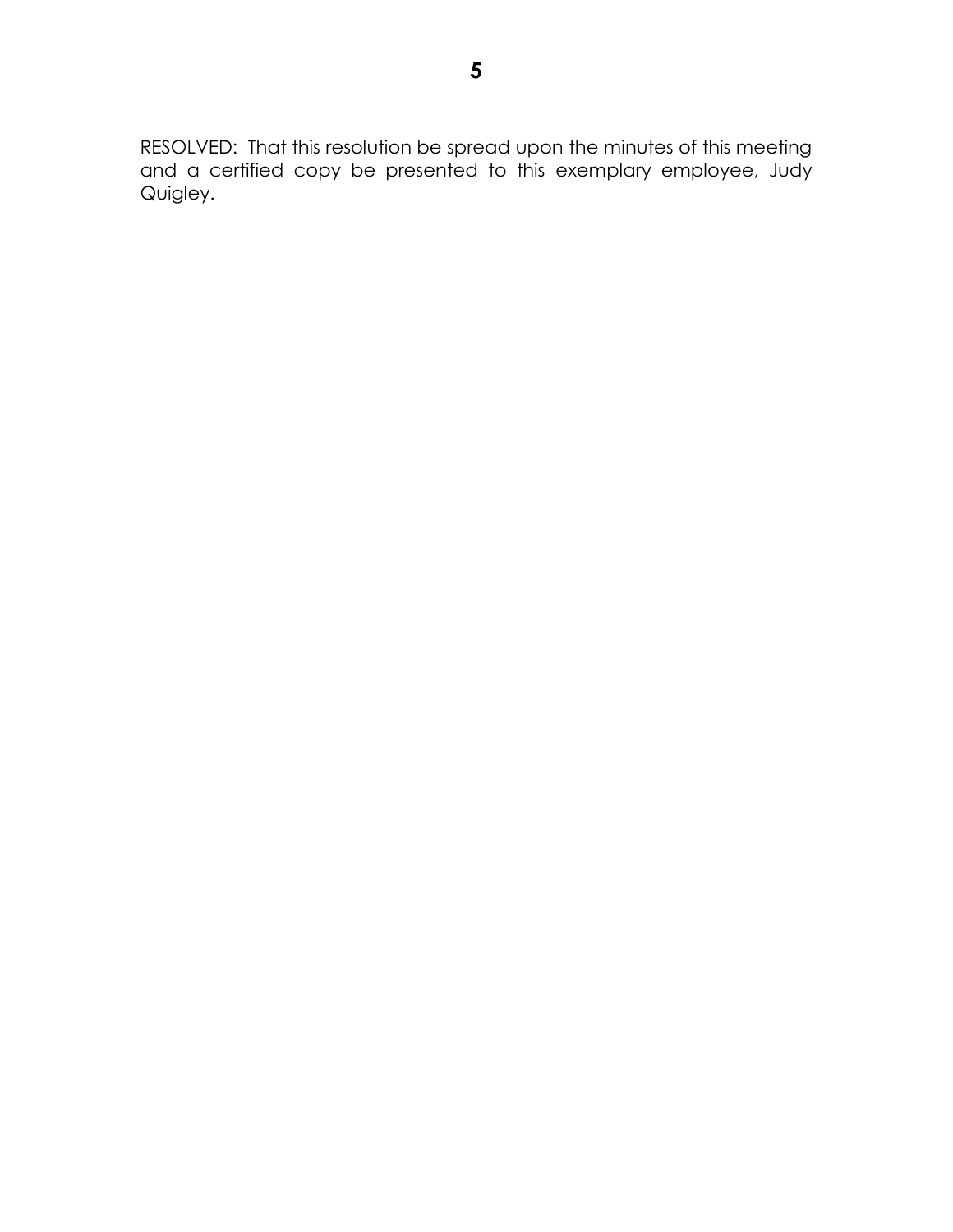REFERRED TO: PUBLIC WORKS

RESOLUTION NO. -17 RECOGNIZING DONALD BOSTWICK'S 21 YEARS OF DEDICATED SERVICE TO TIOGA COUNTY

WHEREAS: Donald Bostwick started his employment with Tioga County as MEO I of Public Works August 28, 1995; and was promoted to MEO III on January 1, 1997; and was promoted to HEO I on March 8, 1999; and was promoted to HEO II on January 26, 2004 and was promoted to HEO III on April 14, 2008; and

WHEREAS: Donald Bostwick has been a dedicated and loyal employee in the performance of his duties and responsibilities during the past 21 years to the Public Works Department. He has earned the respect of his colleagues and peers throughout Tioga County; and

WHEREAS: Mr. Bostwick is retiring on March 31, 2017; therefore be it

RESOLVED: That the Tioga County Legislature, on its own behalf, as well as on behalf of the citizens of Tioga County, express sincere gratitude to Donald Bostwick for his 21 years of dedicated and loyal service to the residents of Tioga County; and be it further

RESOLVED: That this resolution be spread upon the minutes of this meeting and a certified copy be presented to this dedicated and outstanding employee, Donald Bostwick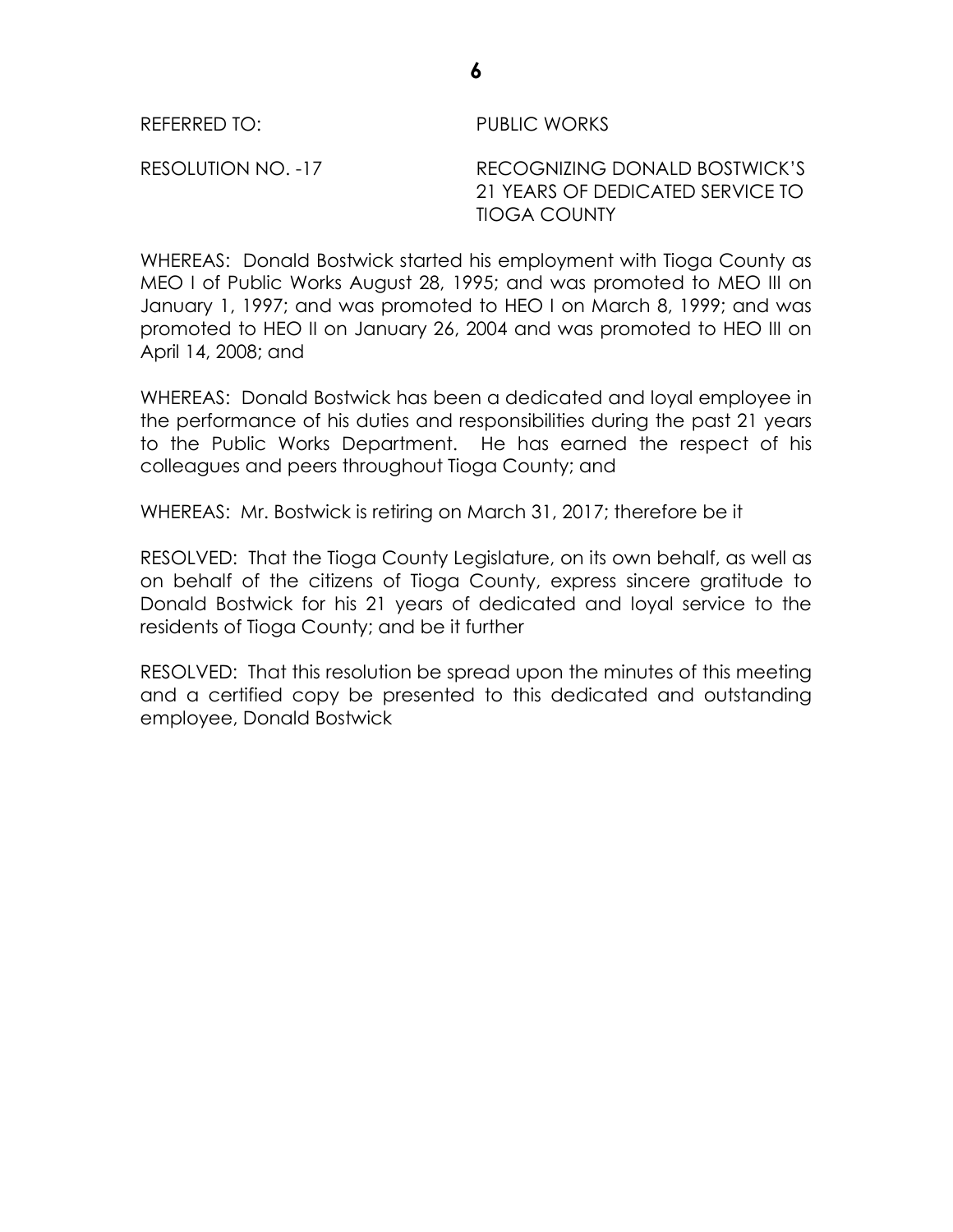REFERRED TO HEALTH & HUMAN SERVICES COMMITTEE

RESOLUTION NO. -17 RECOGNITION OF JOAN KELLOGG'S 28 YEARS OF DEDICATED SERVICE TO TIOGA COUNTY PUBLIC HEALTH DEPARTMENT

WHEREAS: Joan Kellogg was appointed to the position of Account Clerk Typist in the Public Health Department on February 21, 1989, and was promoted to Sr. Account Clerk Typist on October 2, 1989. She was again promoted on January 9, 1997 to Principal Account Clerk; and

WHEREAS: Earlier this year Joan was honored as the Public Health Team Member of the Quarter by her peers in Public Health; and

WHEREAS: Joan has spent a significant portion of her Public Health career working in our children services programs: Preschool Supportive Health Services and Early Intervention; and

WHEREAS: Joan Kellogg has been dedicated and loyal in the performance of her duties and responsibilities in Public Health. She has earned the respect of her colleagues and peers throughout Tioga County, as well as within the New York State Department of Health and State Education Department; and

WHEREAS: Joan Kellogg will retire on March 18, 2017; therefore be it

RESOLVED: That the Tioga County Legislature, on its own behalf, as well as on behalf of the citizens of Tioga County, express sincere gratitude to Joan Kellogg for her over 28 years of dedicated and loyal service to the residents of Tioga County; and be it further

RESOLVED: That this resolution be spread upon the minutes of this meeting and a certified copy be presented to this outstanding employee, Joan Kellogg.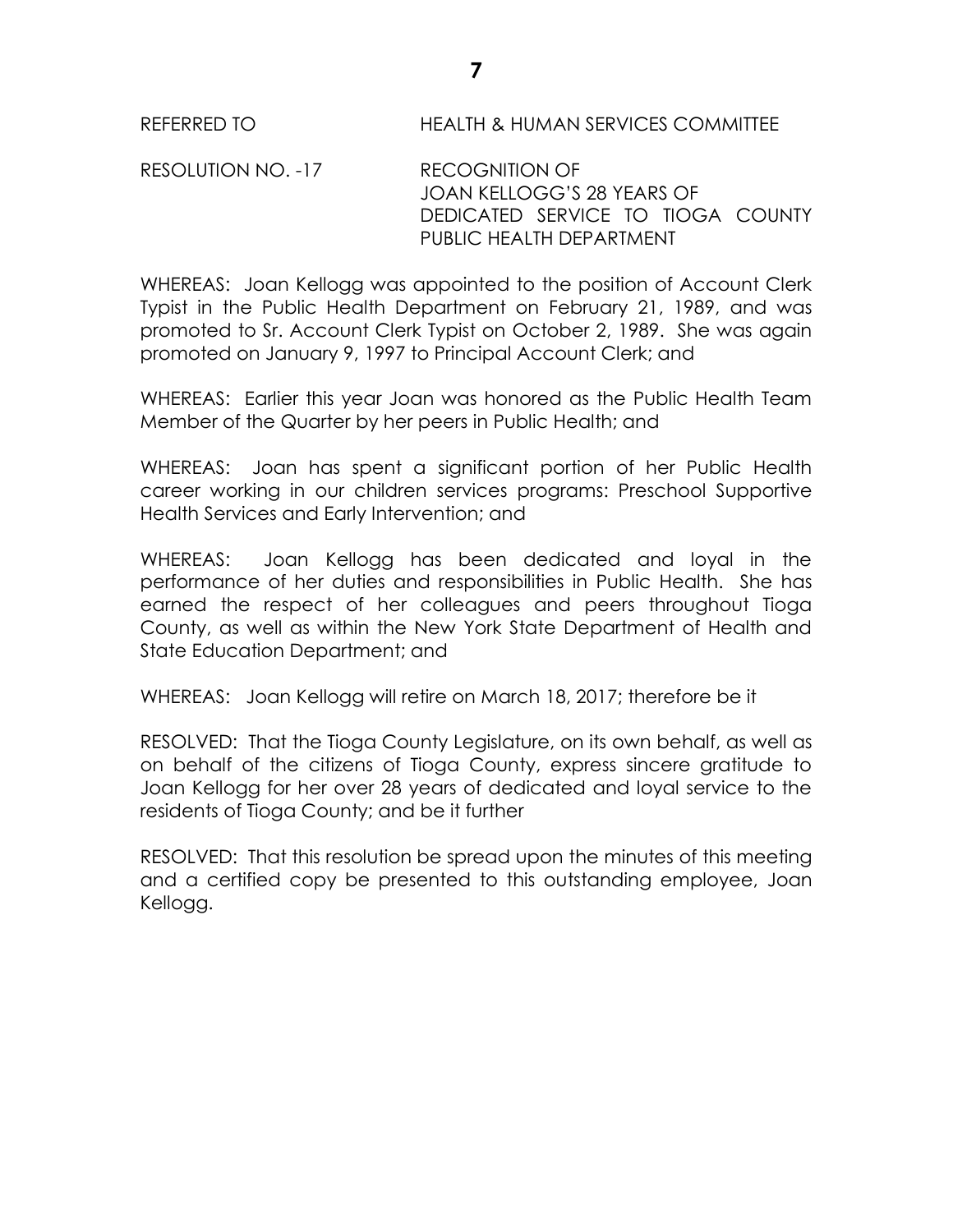### PROCLAMATION

#### WOMEN'S HISTORY MONTH

WHEREAS: Tioga County women, past and present, have contributed to the economic, social, and cultural success in every sphere of life; and

WHEREAS: Tioga County women have made countless chronicled, as well as undocumented, historic contributions to the growth and strength of our County; and

WHEREAS: Dr. Helen Dean King 1869-1955; Born in Owego, graduated from Bryn Mawr in 1892 and attained her PhD in 1899. In 1932 while assistant professor of embryology at the Wistar Institute of Anatomy at the University of Pennsylvania, she was selected as one of two women of highest attainment of scientific research in the world. At the turn of the century she was the only woman with the highest achievement to hold a professorship in research other than Madam Curie of France; and

WHEREAS: Alida V. Noble 1849-1929; Born in Newark Valley, attended Elmira College, taught mathematics for 10 years at Claverack College on the Hudson. While there, she began studying painting and was widely recognized as perhaps the best American copyist of the Old Masters; and

WHEREAS: Belva Lockwood 1830-1917, Born in Niagara County, later moved to Owego, became a teacher and opened the Owego Female Seminary on Front Street. She later moved to Washington, DC to study law, graduated and was later admitted to the Bar. In 1879 she was the first woman permitted to practice law in the Supreme Court of the U.S. In 1888 at the end of her career she ran for president of the United States; and

WHEREAS: Tioga County women have been leaders, not only in securing their own professions but in the rights of suffrage that of voting as a right rather than a privilege, and including equal opportunity; and

WHEREAS: Esther H. Morris 1814-1902; Born in Spencer, NY, resided in Owego and later moved to Wyoming where she had been the primary factor in lobbying for women's right to vote. A bill was passed in 1869 and for the first time that granted women the right to vote equally with men. In 1870, she became the first female Justice of the Peace in the United States. Today, there is a large statue of her in front of the State Capitol Building in Cheyenne, and a smaller one has been place in Statuary Hall in Washington, DC.; and

WHEREAS: Elizabeth B. Chatfield 1844-1917; born in Owego, also fought for the rights of women and became the private secretary and close friend to Susan B. Anthony, fighting for women's rights. When Ms. Anthony visited Owego to speak at the courthouse in 1894, she was Elizabeth's overnight guest on Front Street; and

WHEREAS: the Tioga County Legislature recognizes March as Women's History Month, and

WHEREAS: 2017 marks the 100th Anniversary of Women's Right to Vote in New York State, therefore

THE TIOGA COUNTY LEGISLATURE encourages all citizens of Tioga County to honor and respect those women who came before them; and to acknowledge and celebrate the sacrifices made by those who worked to secure the Right for Women to vote that was secured with the 19<sup>th</sup> Amendment to the Constitution in 1920.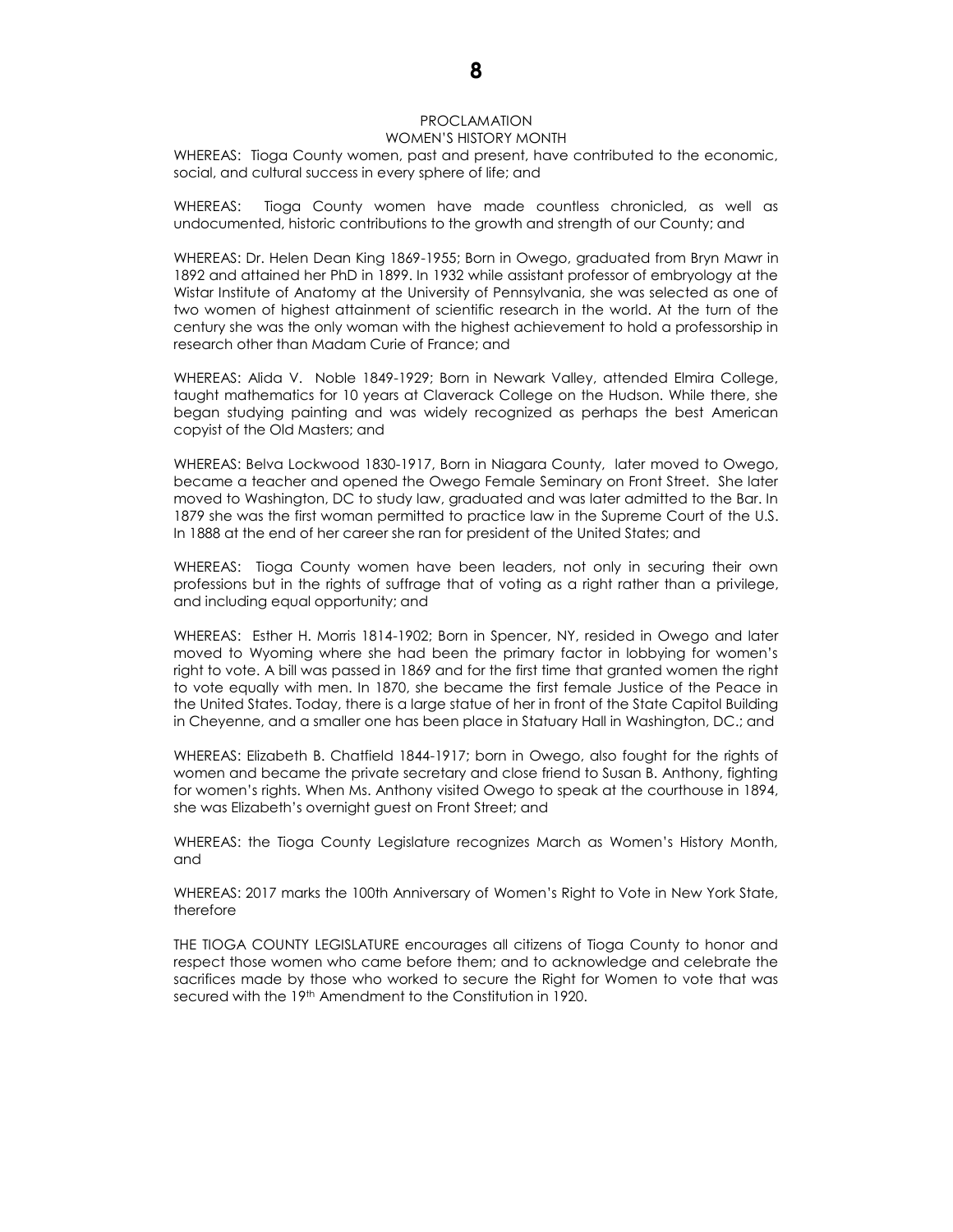### **CHILD ABUSE PREVENTION MONTH PROCLAMATION**

WHEREAS: The Tioga County Department of Social Services received 1,095 reports of alleged abuse/neglect involving 2,285 children in 2016; and

WHEREAS: Child abuse is a community problem and finding solutions depends on the involvement among people throughout the community; and

WHEREAS: The effects of child abuse are felt by whole communities, and need to be addressed by the entire community; and

WHEREAS: Effective child abuse prevention programs succeed because of partnerships created among social service agencies, schools, religious and civic organizations, law enforcement agencies, and the business community; and

WHEREAS: Programs like Cornell Cooperative Extension, Lourdes PACT and Finger Lakes Parenting Network offer support and educational services to families so families can help their child achieve his/her full potential within the community; and

WHEREAS: All citizens should become more aware of the negative effects of child abuse and prevention activities within the community, and become involved in supporting parents and families so that children can live in safe, nurturing homes; now therefore

THE TIOGA COUNTY LEGISLATURE, does hereby proclaim April 2017 as

### **CHILD ABUSE PREVENTION MONTH**

in Tioga County and call upon all citizens, community agencies, religious organizations, medical facilities, and businesses to increase their participation in our efforts to insure that all children are raised in safe, nurturing families, thereby strengthening the communities in which we live.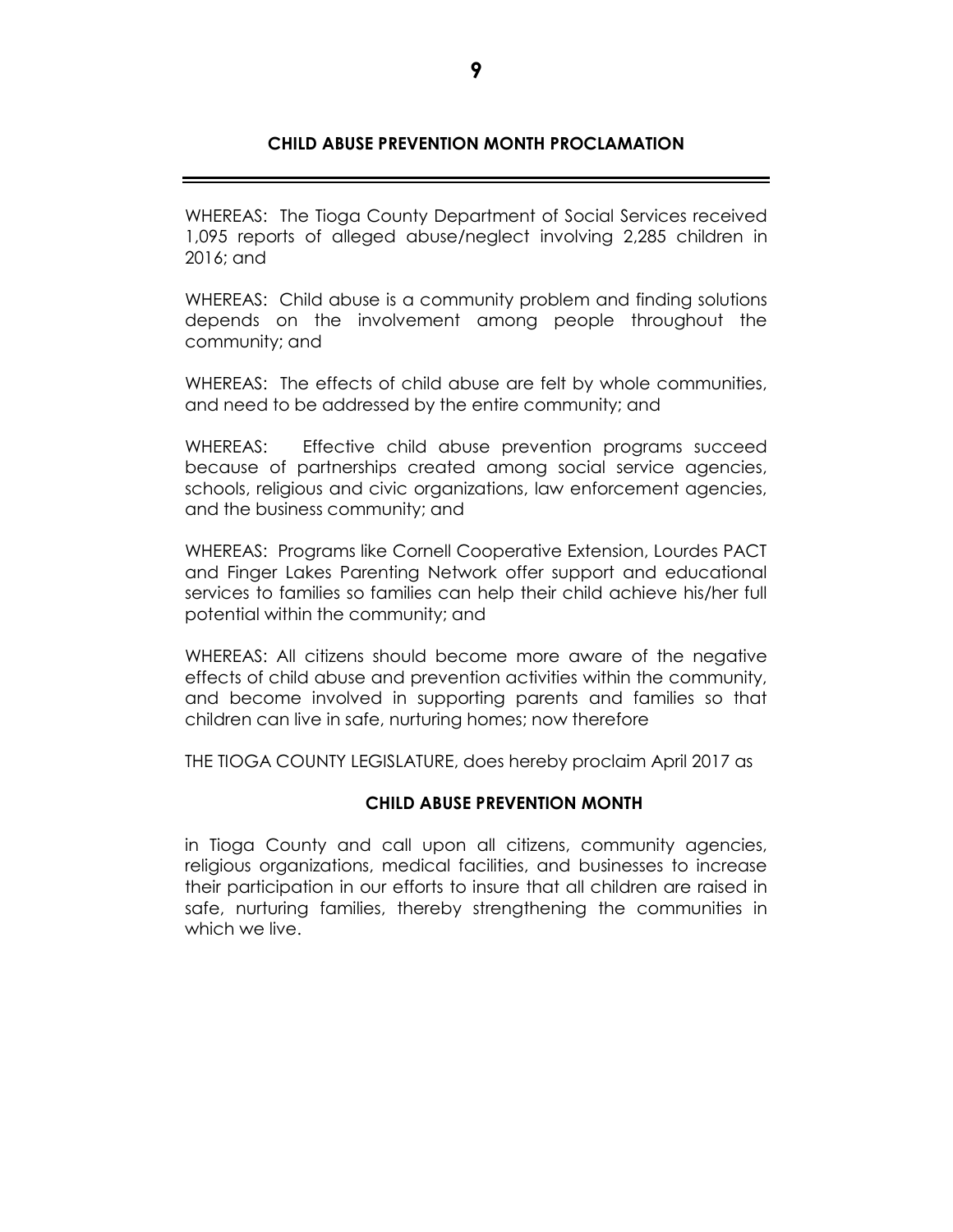### County of Tioga EXECUTIVE PROCLAMATION

WHEREAS: Household and environmental poisons pose risks to Americans of all ages, while children under age 6 account for half of all cases of poison exposure; and

WHEREAS: More than 90 percent of poisoning deaths occur among people aver the age of 20; and

WHEREAS: Most poisonings take place at home where cleaning products, cosmetics, and other chemicals are stored; and

WHEREAS: Everyone should also be aware of local environmental poisons, including plants, insects, and berries; practice safe food preparation and handling to avoid food poisoning; and guard against carbon monoxide by installing detectors for this colorless, odorless gas; and

WHEREAS: Lead poisoning, which is an increased level of lead in the blood, is especially dangerous for children; lead is found in drinking water from lead pipes and lead-contaminated paint, dust and soil are commonly found in older homes, specifically pre-1978 built homes; and

WHEREAS: If you suspect someone has been poisoned, fast action is essential, immediately call the toll-free Poison Help line. Do not wait for signs of poisoning; therefore

THE TIOGA COUNTY LEGISLATURE, County of Tioga, does hereby proclaim the week of March 19-25, 2017 as

### NATIONAL POISON PREVENTION WEEK

and urges all residents to take steps to educate themselves, their families, and the community about the importance of poison prevention.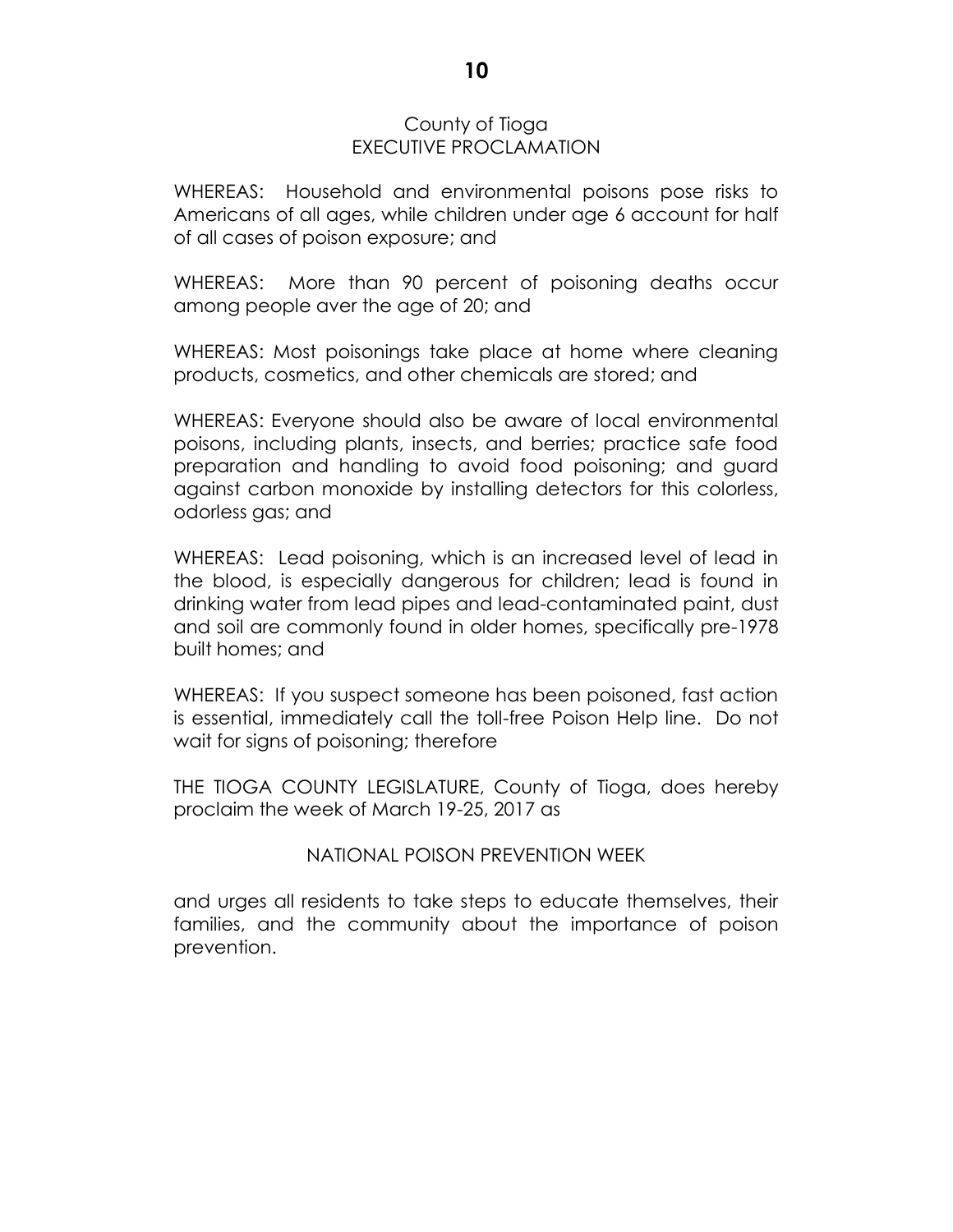# REFERRED TO: FINANCE/LEGAL COMMITTEE

RESOLUTION NO. -17 HOME RULE REQUEST IN SUPPORT OF S4089/ A5907: EXTENDING THE CURRENT AND IMPOSING ADDITIONAL SALES AND COMPENSATING USE TAXES BY THE COUNTY OF TIOGA

WHEREAS: The continuation of previously authorized additional sources of revenue is required to enable counties, such as Tioga County to meet the ever-increasing costs of delivering essential governmental services to their citizens without undue reliance on local property taxes; and

WHEREAS: State Legislative authority is needed to extend the current sales and compensating use taxes for the County of Tioga at the same level and upon the same terms and conditions as now currently exist; now therefore be it

RESOLVED: That the Tioga County Legislature hereby requests the enactment of Senate bill number S4089 and Assembly bill number A5907 entitled "An Act to Amend the Tax Law in relation to extending the authorization of the County of Tioga to impose an additional one percent of sales and compensating use taxes".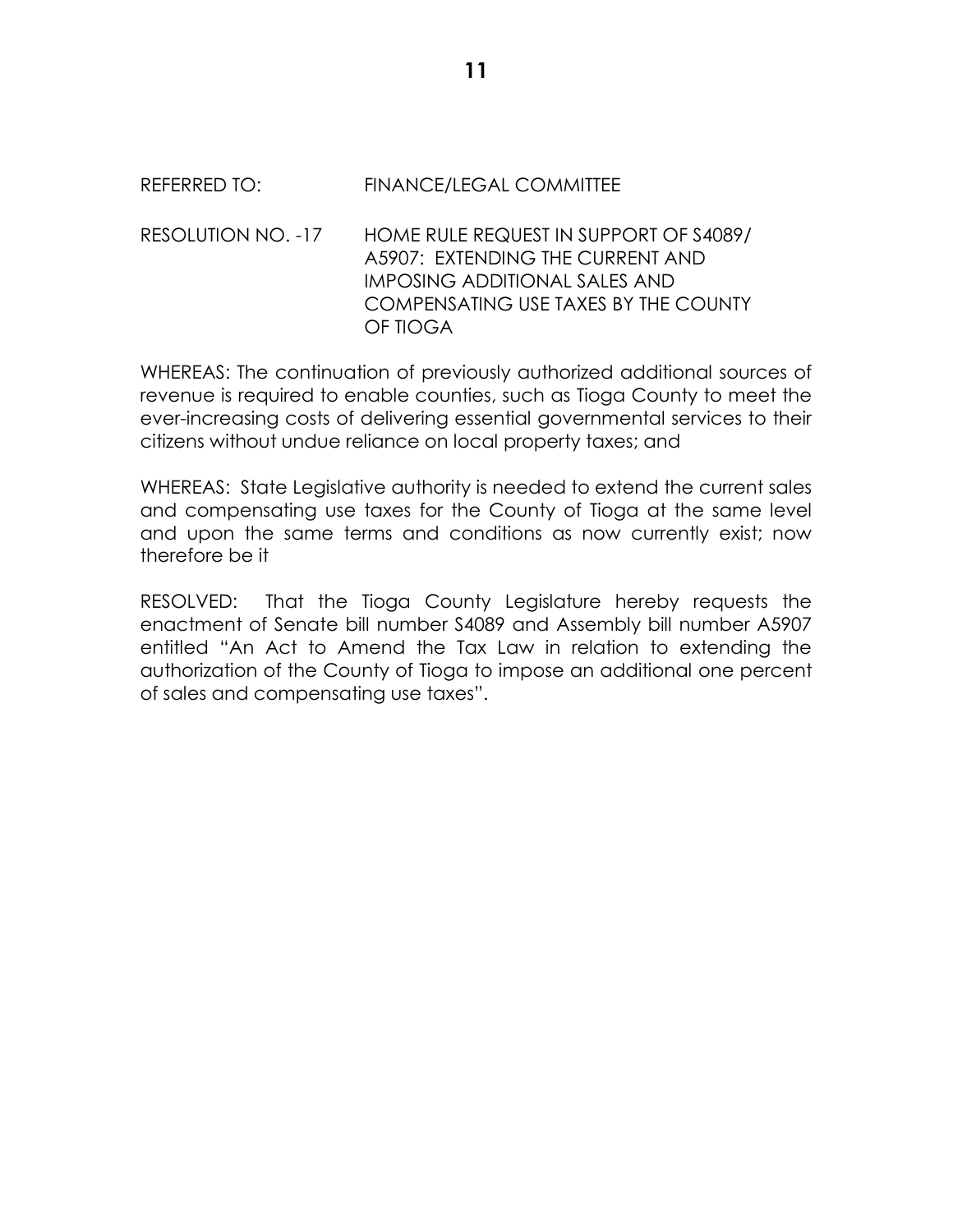RESOLUTION NO. –17 DMV FEE RETENTION INCREASE

WHEREAS: 51 of 62 New York Counties are mandated by the State to operate a local Department of Motor Vehicles Office; and

WHEREAS: Local DMV offices process many no fee transactions on behalf of the state and provide numerous customer services; and

WHEREAS: Under current law, the Tioga County Clerk pays 87.3% of all fees collected from the work performed by the County DMV to the New York State Motor Vehicles Department; and

WHEREAS: The remaining 12.7% county share has not been increased since 1999, yet the amount of work required by the County DMV office has increased in that same time period; and

WHEREAS: Increasing the County DMV revenue sharing rate with the State will not result in any increased cost or fees to local residents or taxpayers and will provide counties with the needed revenue to continue to provide necessary local government services; and

WHEREAS: There is a clear inequity present when a county DMV provides all the services, including overhead and staffing to fulfill these DMV needs for state residents, yet the State is paid 87.3% of the revenue generated from said services; and

WHEREAS: Senate Bill S1908 and Assembly Bill A3397 provide a more equitable distribution of fees that would require 75% of all fees for in-office transactions to be forwarded to the State with the county retaining 25% of these fees, with the exception that the amount of county retention of the fee for Enhanced Driver's Licenses would increase from 30% to 60% and the counties would retain 8% of the total fee for internet transactions processed for their perspective county residents; and

WHEREAS: Counties recognize the important function of the State DMV in providing both support to counties and resident services; accordingly any loss the State DMV operational budget that occurs from increasing county revenue should be made whole through the State General Fund; now therefore be it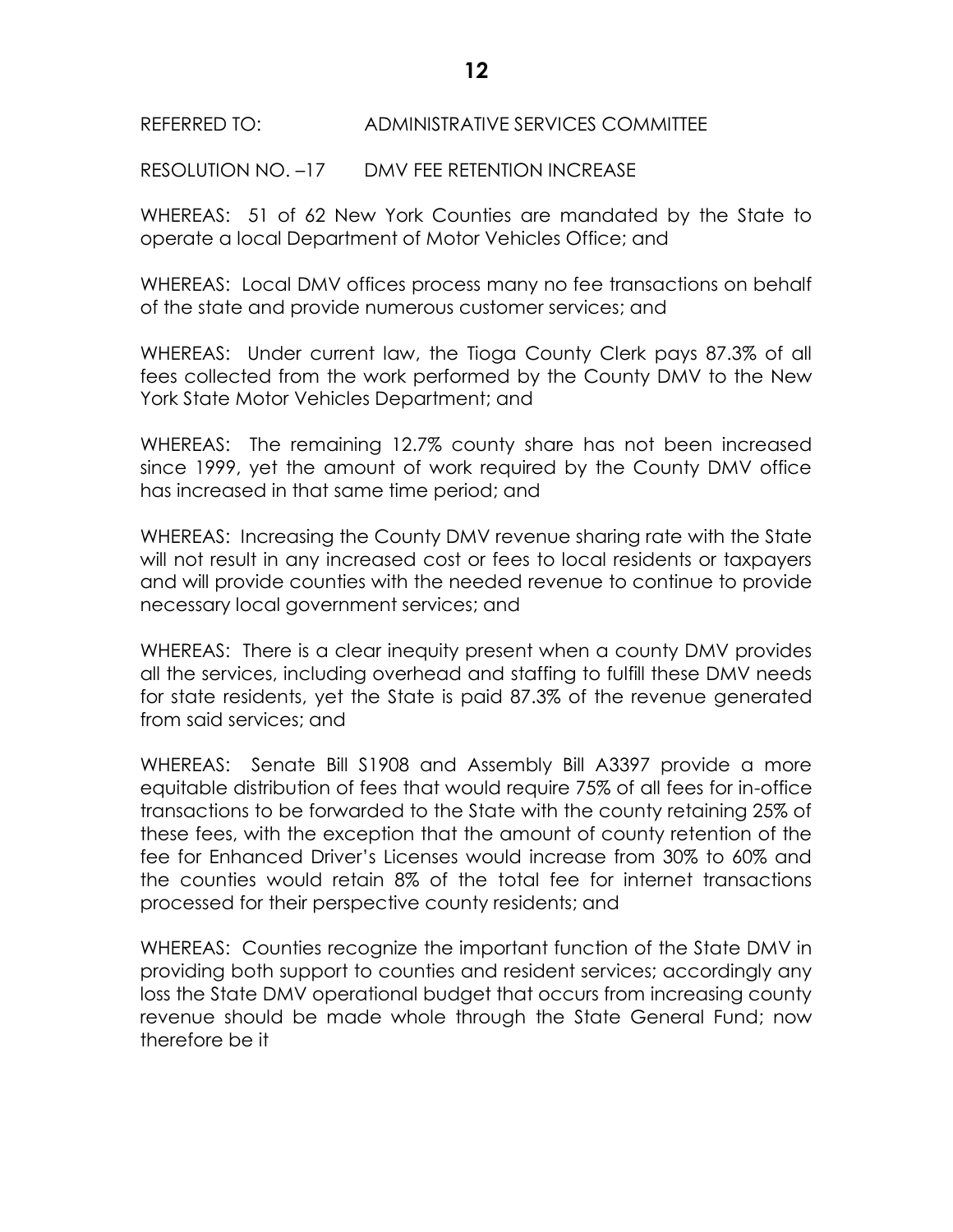RESOLVED: That the Tioga County Legislature calls upon Governor Andrew M Cuomo and members of the State Legislature to pass and approve Senate Bill S1908 and Assembly Bill A3397; and be it further

RESOLVED: That the Clerk of the Tioga County Legislature forward copies of this resolution to Governor Andrew M Cuomo, the New York State Executive Deputy Commissioner of Motor Vehicles, and Tioga County representatives of the New York State Legislature.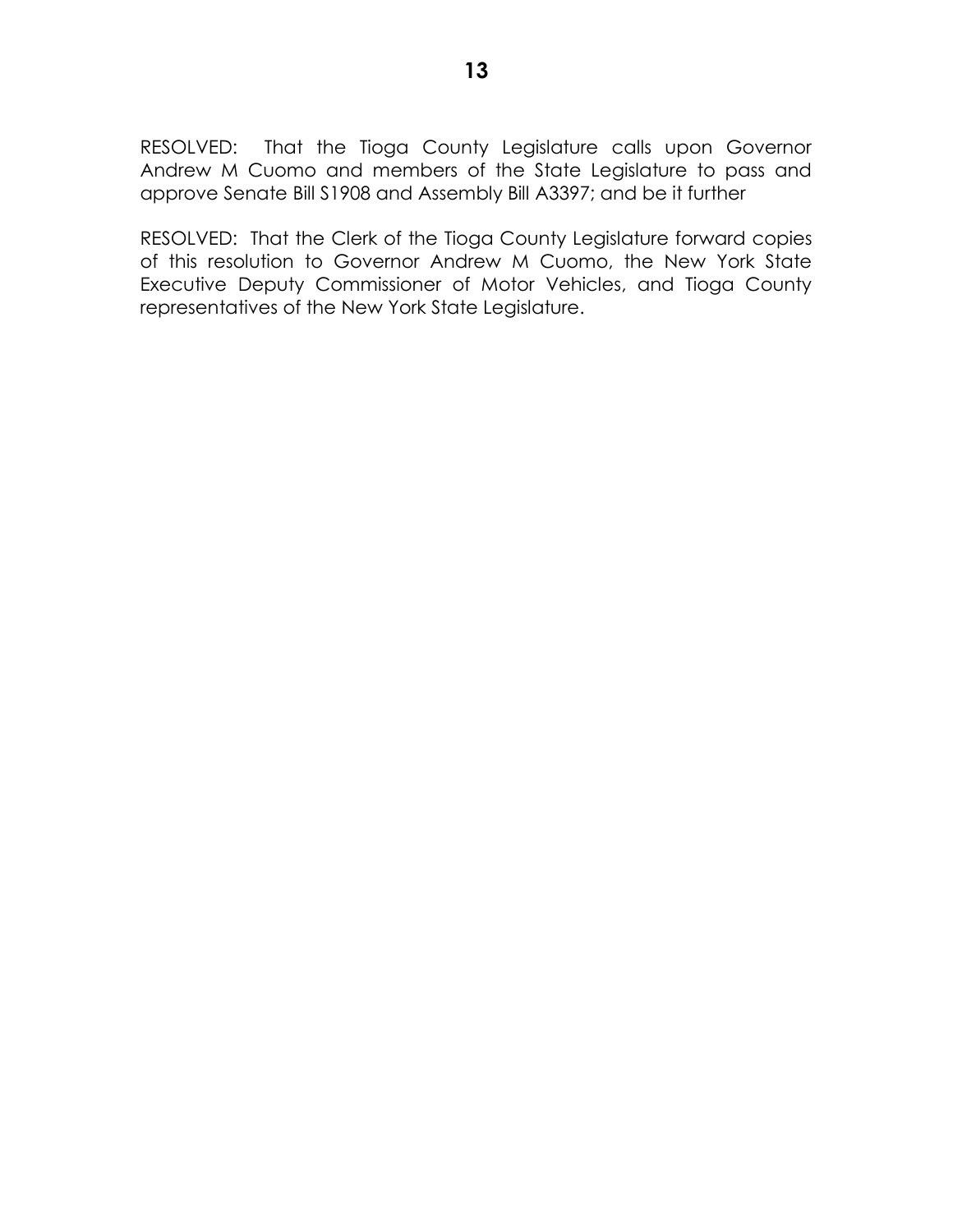## REFERRED TO: COUNTY CLERK COMMITTEE

RESOLUTION NO. -17 AUTHORIZE INCREASE IN ADMINISTERING MORTGAGE TAX BY THE TIOGA COUNTY CLERK AS APPROVED BY NEW YORK STATE DEPARTMENT OF TAXATION AND FINANCE

WHEREAS: Section 262 (Article 11) of the New York State tax law mandates that recording officers are entitled to receive for the county all necessary expenses for the purpose of administration of the mortgage tax in their office and approved allowance by the New York State Department of Taxation and Finance; and

WHEREAS: The Tioga County Clerk has requested proper compensation that are reasonable and necessary allowances to cover county expenditures for collection, disbursements of the mortgage tax; and

WHEREAS: The Tioga County Clerk's office has submitted to the New York State Department of Taxation and Finance a mortgage expense request of \$123,024.00 per year; and

WHEREAS: The Tioga County Clerk has been authorized by New York State Department of Taxation and Finance to increase the mortgage expense to be \$123,024.00 for the period of April 2017 – April 2018; be it therefore

RESOLVED: That the County Clerk be authorized to collect or withhold from its disbursements in twelve (12) equal monthly installments of \$10,252.00 at a total annum amount of \$123,024.00.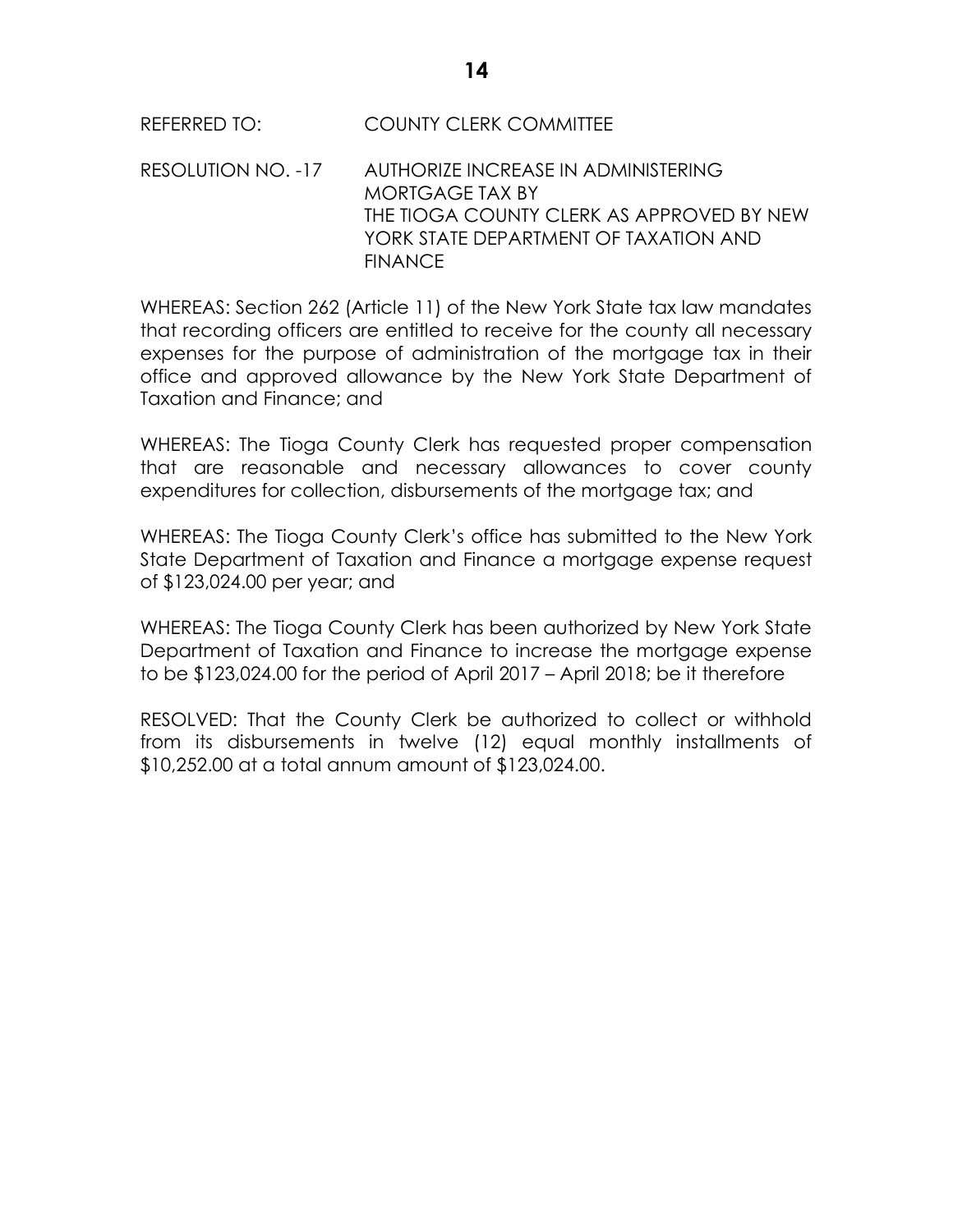REFERRED TO: ED&P COMMITTEE FINANCE COMMITTEE

RESOLUTION NO. –17 AUTHORIZE TRANSFER OF FUNDS FOR PURCHASE OF CHAIRS FOR THE ECONOMIC DEVELOPMENT & PLANNING CONFERENCE ROOM

WHEREAS: The Economic Development & Planning Department is replacing the conference room chairs in the Economic Development & Planning Conference Room; and

WHEREAS: Economic Development and Planning put \$1800.00 in the 2017 chairs expense account budget to cover the estimated cost for the purchase of the chairs; and

WHEREAS: Upon researching the actual cost of the conference room chairs it is necessary to increase the chairs expense account by \$509.10 for the purchase of the chairs; therefore be it

RESOLVED: That the Director of Economic Development & Planning be authorized to purchase the conference room chairs for the Economic Development and Planning Conference Room and that the following sums be transferred for this purchase:

From: ED&P Account A6422 - 540010 \$509.10

To: ED&P Account A6422 - 520070 \$509.10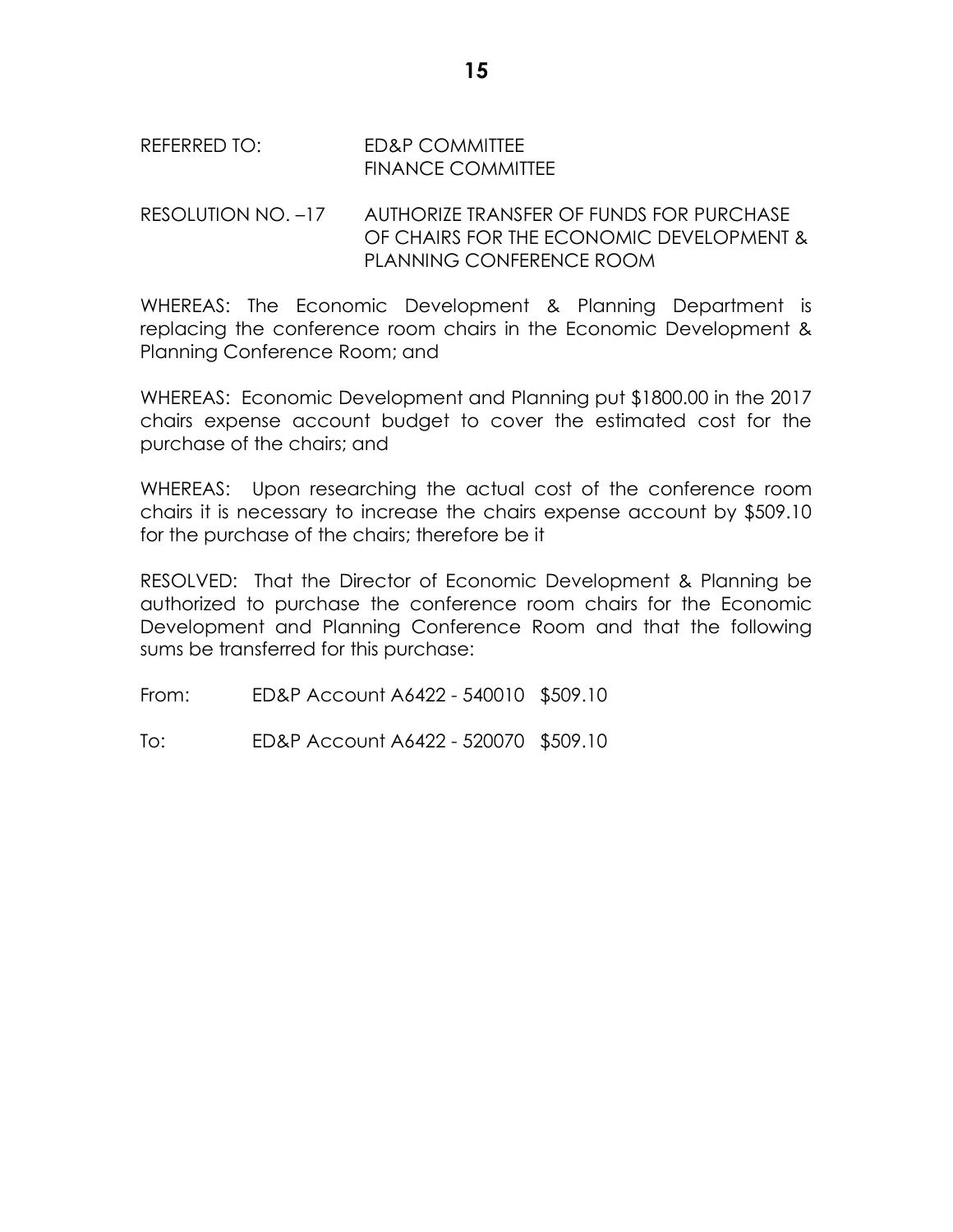| REFERRED TO: | HEALTH & HUMAN SERVICES COMMITTEE |
|--------------|-----------------------------------|
|              | <b>FINANCE COMMITTEE</b>          |

| RESOLUTION NO. -17 | <b>APPROPRIATION OF FUNDS</b> |
|--------------------|-------------------------------|
|                    | <b>PUBLIC HEALTH</b>          |

WHEREAS: Public Health has been awarded funding from Care Compass Network to be used specifically toward a "Richford Smiles" event to be held in the Town of Richford; and

WHEREAS: "Richford Smiles" will provide dental services, public health education and access to a number of other services to Tioga County residents in the Richford area; and

WHEREAS: Appropriation of Funds requires Legislative approval; therefore be it

RESOLVED: That funding be appropriated as follows:

|     | From: A4064 422800 Dental Services: Grants | \$5,000 |
|-----|--------------------------------------------|---------|
| To: | A4064 540640 Dental Services: Supplies     | \$5,000 |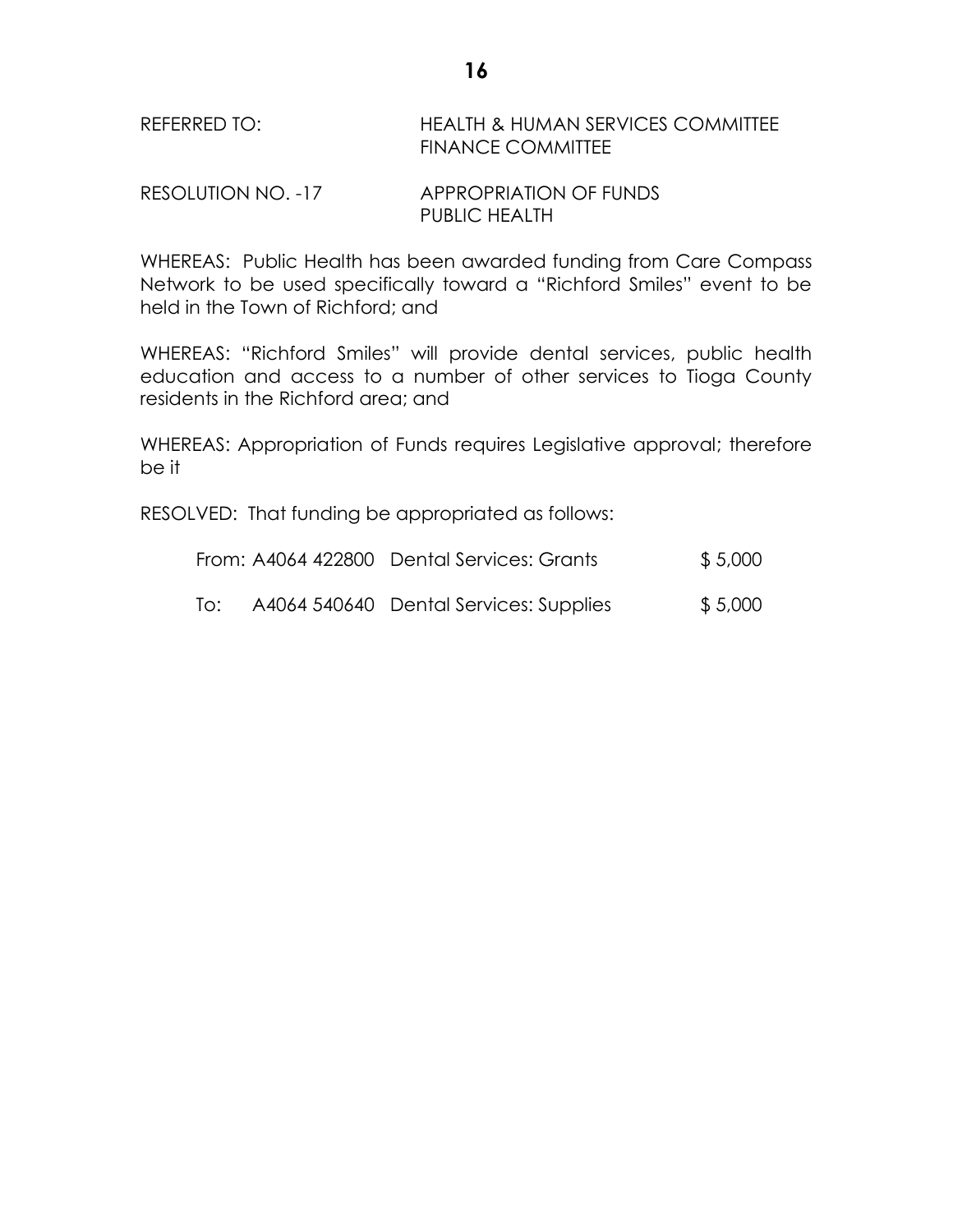REFERRED TO: THE PUBLIC SAFETY COMMITTEE FINANCE COMMITTEE

RESOLUTION NO. -17 FUND TRANSFER TO FACILITATE RESPIRATOR PHYSICALS AND FIT TESTING

WHEREAS: The Sheriff's Office was inspected by a representative of the NYS PESH (Public Employee Safety and Health) and was found to be noncompliant in providing physicals and fit test for personnel who may be required to utilize respirators; and

WHEREAS: The Sheriff's Office must now provide physicals and respirator fit test to required employees; and

WHEREAS: Funding to pay for these physicals and fit testing is not available within the Sheriff's Office 2017 operating budget and it is requested that this funding be acquired from the Contingency Account, now therefore be it,

RESOLVED: That the following funds be transferred and appropriated as follows:

| From: | A1990 540715           | Contingency Account-Transfers \$9,000 |         |
|-------|------------------------|---------------------------------------|---------|
| To:   | A3110 540470 Physicals |                                       | \$9,000 |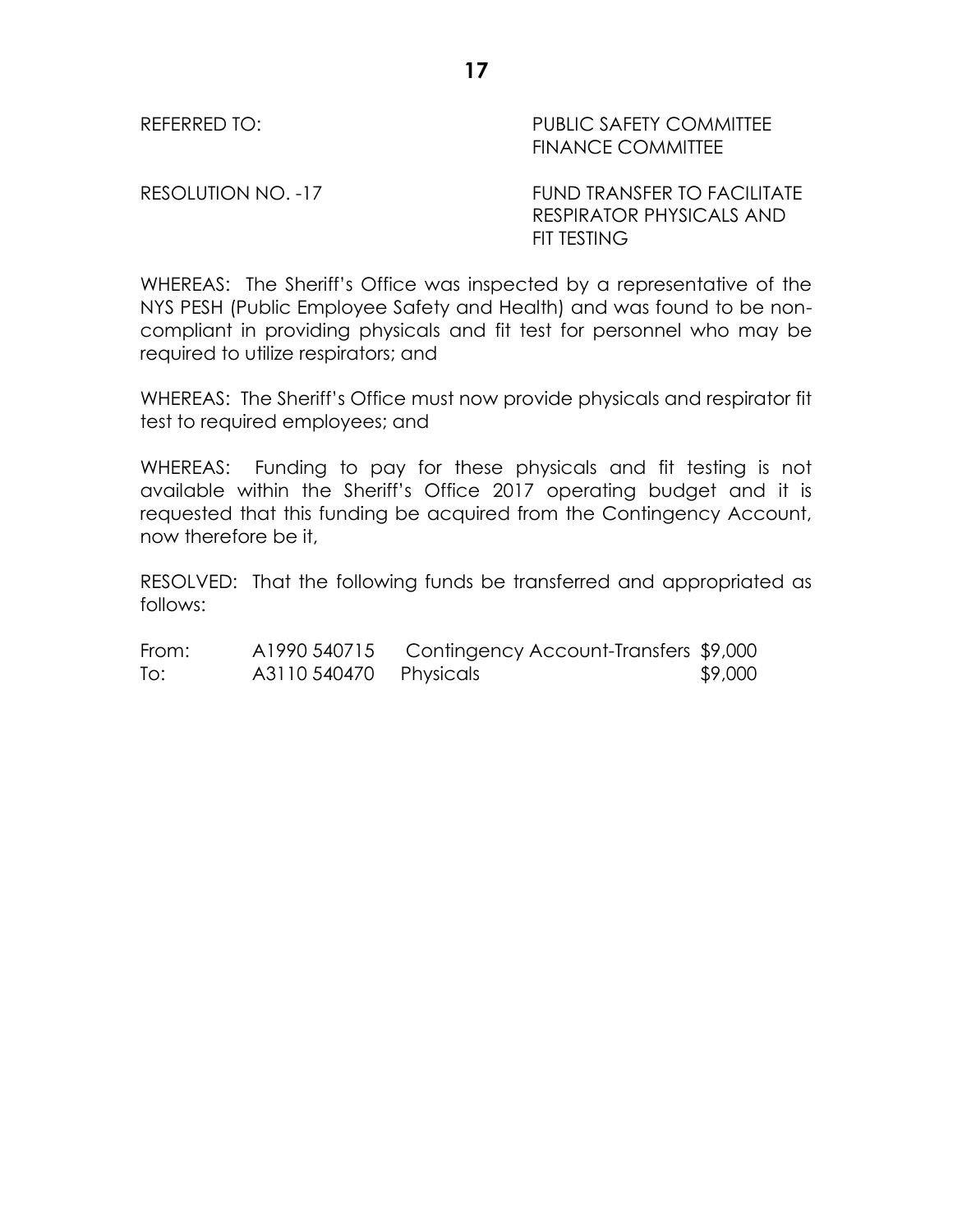REFERRED TO: PUBLIC SAFETY COMMITTEE

## RESOLUTION NO. -17 TRANSFER OF CAPITAL FUNDS-SHERIFF OFFICE

WHEREAS: Funding in the amount of \$20,000 was approved in the 2017 Jail Capital Budget for the purchase of a prisoner transport van; and

WHEREAS: Purchase bids were solicited through the NYS OGS (Office of General Services) Vehicle Market place for the procurement of a prisoner transport van; and

WHEREAS: Three bids were received, with all three exceeding the budgeted amount of \$20,000; and

WHEREAS: Budgeted surplus capital funds under the Sheriff's purview are available to be utilized to bridge the funding gap to procure a prisoner transport van; therefore it be

RESOLVED: That the following funds be transferred to provide for adequate funding for the purchase of a prisoner transport van:

|     | From: H3150 520130<br>H3110 520130 | Equipment (Not Car)<br>Equipment (Not Car) | \$2,400<br>\$1,600 |
|-----|------------------------------------|--------------------------------------------|--------------------|
| To: | H3150 521060                       | Car/Truck                                  | \$4,000            |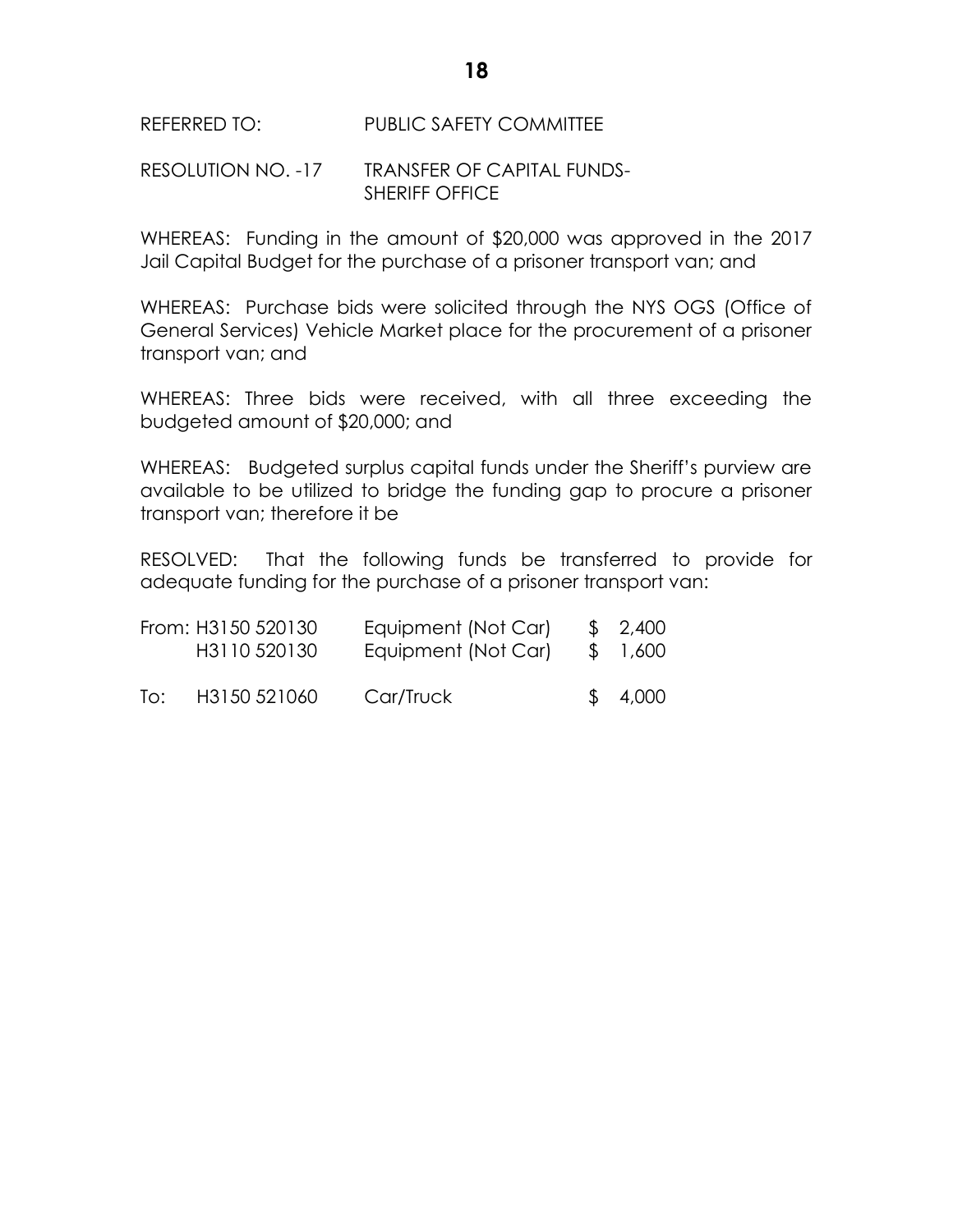RESOLVED: That the following members be appointed to the Alternatives to Incarceration Advisory Board for the following terms:

|                                                      | TFRM           |
|------------------------------------------------------|----------------|
| Ex-Offender                                          | 4/1/17-3/31/18 |
| Crime Victim                                         | 4/1/17-3/31/18 |
| State Certified Provider of Alcohol and/or Substance |                |
| Abuse Treatment                                      | 4/1/17-3/31/18 |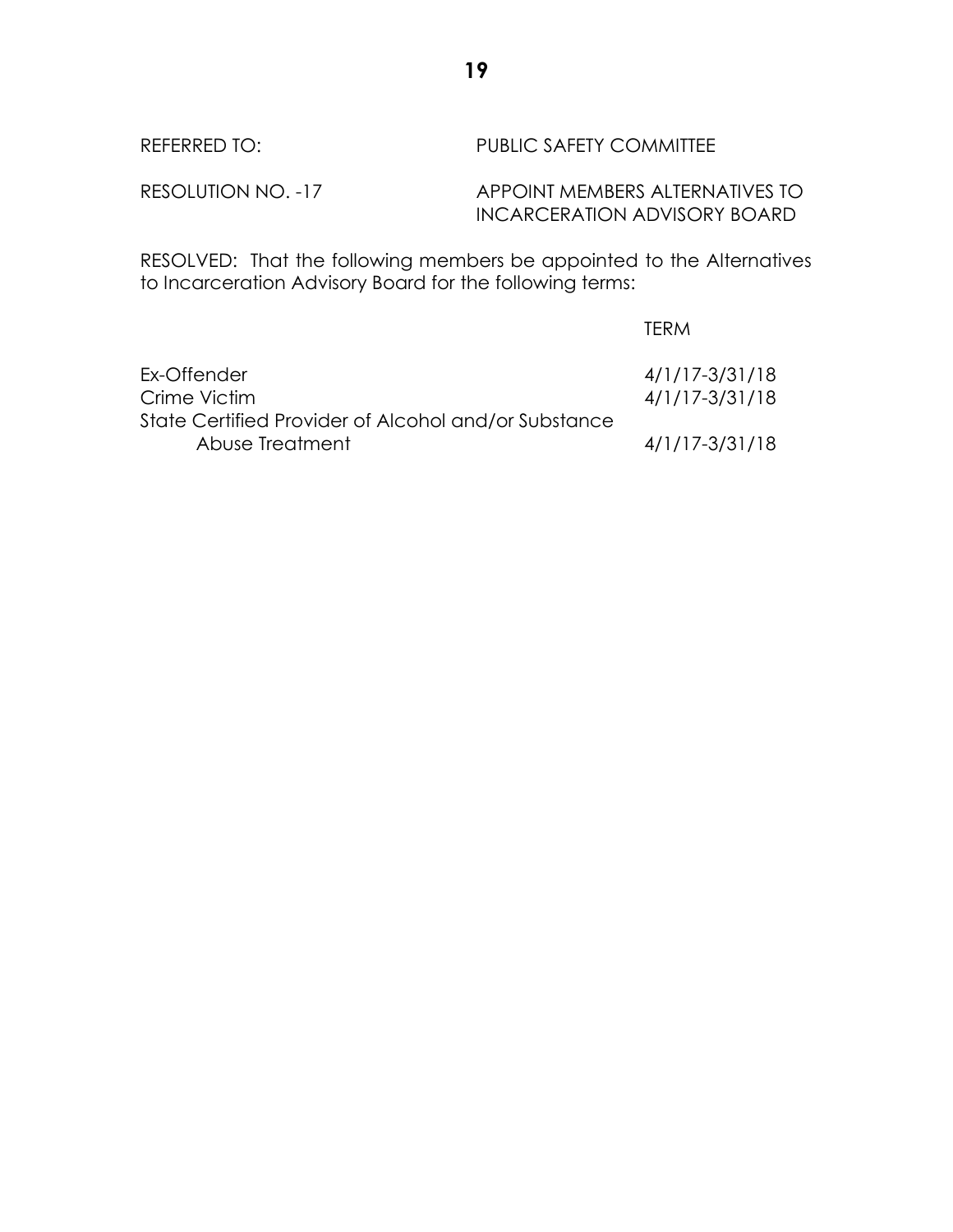REFERRED TO: ED&P & AGRICULTURE COMMITTEES

RESOLUTION NO. -17 ADOPT THE NORTH TIOGA AGRICULTURAL DISTRICT (#3) AS MODIFIED AND SUBMIT SAME TO THE NEW YORK STATE DEPARTMENT OF AGRICULTURE AND MARKETS FOR APPROVAL

WHEREAS: Pursuant to the New York State Agriculture and Markets Law Article 25AA and upon 300-day notice by the Department of Agriculture and Markets, the Tioga County Legislature has initiated a review of the existing North Tioga Agricultural District (#3) to determine if it should be modified or terminated; and

WHEREAS: The Agricultural and Farmland Protection Board has been requested by the Legislature to review the District and make a recommendation for revision or termination; and

WHEREAS: The Tioga County Planning Department has conducted this review and has created a corresponding plan based on public comments, surveys and extensive consultation with area farmers that results in expanding the North Tioga Agricultural District to a total of 29,336 acres with 22,806 acres in farms, including 31 added farms; and

WHEREAS: By unanimous resolution the Agriculture and Farmland Protection Board did adopt said proposed plan for modification of the North Tioga Agricultural District; and

WHEREAS: A public hearing was held on March 1st, 2017 where the District map and findings along with the proposed modifications were presented to the public; and

WHEREAS: The proposed district review report is comprised of the map and findings filed with the Clerk of the County Legislature for the public comment period and copies showing proposed revisions were presented at the public hearing; and

WHEREAS: The County Legislature has indicated its desire to be designated lead agency for SEQR (State Environmental Quality Review) requirements; and

WHEREAS: This plan has been found to have "little likelihood of significant adverse environmental impact…" consistent with the programmatic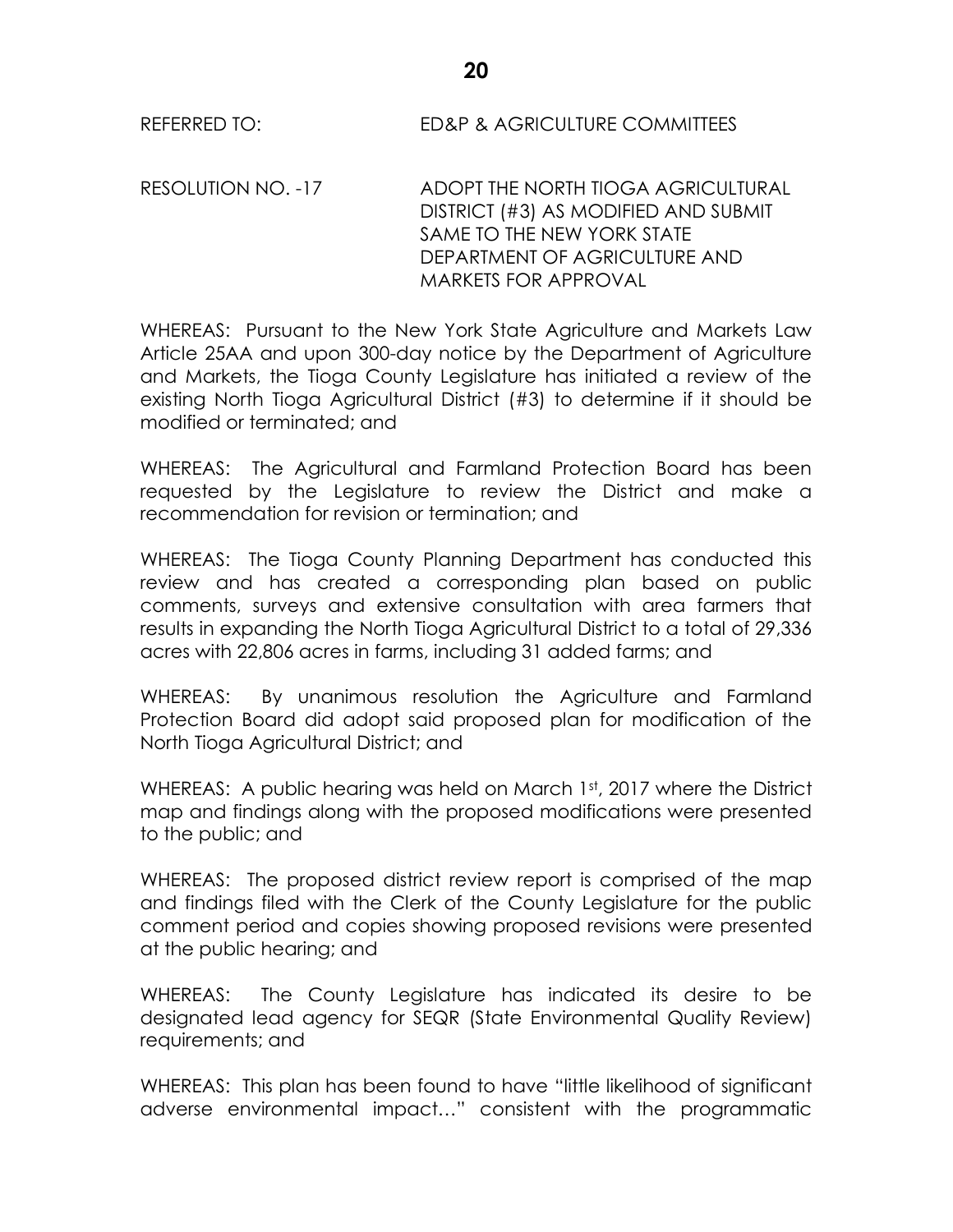review of environmental effects of agricultural districting by the New York State Department of Agriculture & Markets; therefore be it

RESOLVED: That based upon Tioga County Planning's review of the above as outlined on the SEQR Short Environmental Assessment Form, the Tioga County Legislature make a SEQR Negative Declaration regarding said modifications to the North Tioga Agricultural District; and be it further

RESOLVED: That the Tioga County Legislature does hereby approve said proposed plan to modify the North Tioga Agricultural District, and directs the Planning Department to prepare a submission package as required by the NYS Department of Agriculture and Markets describing this proposal, along with the associated SEQR Environmental Assessment Form, and to submit same on behalf of the Legislature to that agency for review as described in Article 25AA; and be it further

RESOLVED: That it is intent of this body, upon approval by the Commissioner of NYS Department of Agriculture & Markets, to make this North Tioga District modification effective immediately.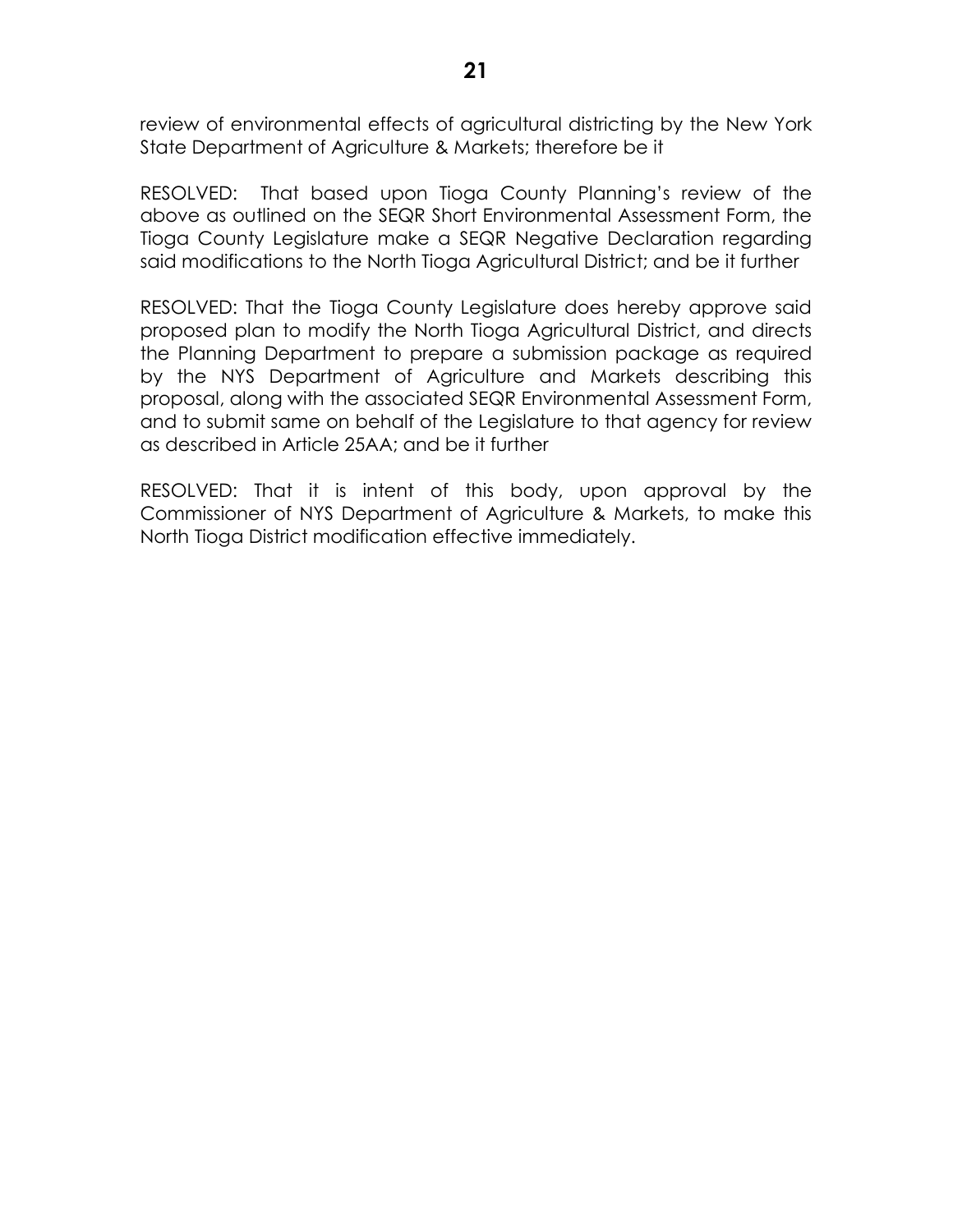RESOLUTION NO -17 AUTHORIZE 2017 REQUESTS FOR INCLUSION OF LANDS IN AGRICULTURAL DISTRICTS

WHEREAS: In accordance with §303-B of the NYS Agricultural and Markets Law 25-AA, the Tioga County Planning Department has solicited agricultural land owners to request inclusion of lands in agricultural districts; and

WHEREAS: Tioga County Planning has received requests for inclusion of land in agricultural districts and prepared the required report listing these requests, which are located within the Spencer and Owego/Nichols Agricultural Districts, and totaling nearly 495 acres; and

WHEREAS: The County Legislature has indicated its desire to be designated lead agency for SEQR (State Environmental Quality Review) requirements; and

WHEREAS: Tioga County Planning has found this plan to have "little likelihood of significant adverse environmental impact…" via completion of the SEQR Short Environmental Assessment Form, which is consistent with the programmatic review of environmental effects of agricultural districting by the New York State Department of Agriculture & Markets; and

WHEREAS: The Tioga County Agricultural and Farmland Protection Board has reviewed said report and determined that the land to be included consists of viable agricultural land and its inclusion will serve the public interest by helping to maintain a viable agricultural industry within the District and therefore recommends County Legislature approval of inclusion of lands into their respective agricultural districts; and

WHEREAS: The Tioga County Legislature has held the required public hearing and no opposition was heard; therefore be it

RESOLVED: That the Tioga County Legislature makes a SEQR Negative Declaration and approves the 2017 requests for inclusion of land listed in said report into the Spencer and Owego/Nichols Agricultural Districts, and be it further

RESOLVED: That the Tioga County Legislature directs the Tioga County Planning Department to submit said report to the Commissioner of NYS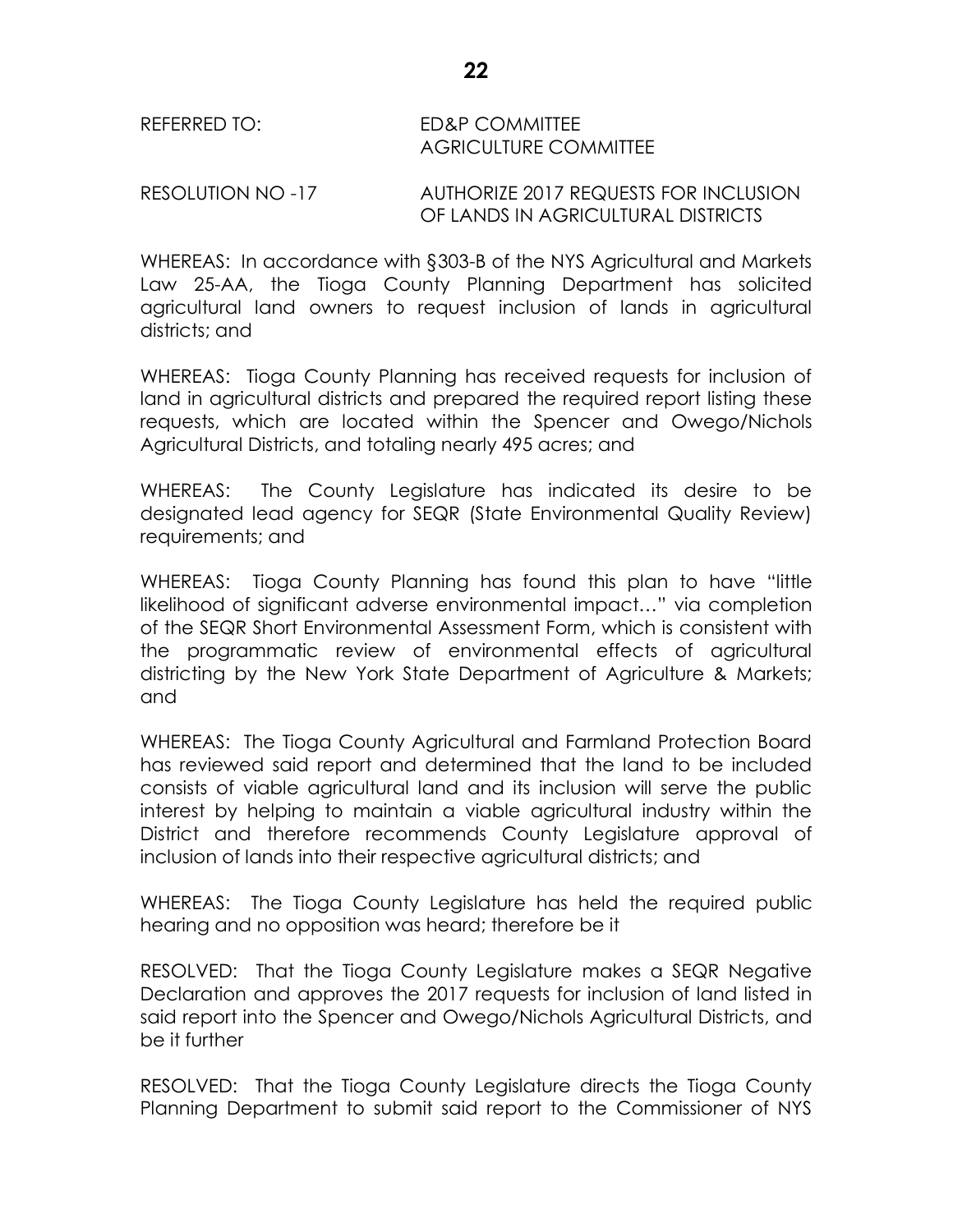Department of Agriculture and Markets for final certification; and be it further

RESOLVED: That it is the intent of this body, upon approval by the Commissioner of NYS Department of Agriculture & Markets, to make these inclusions to the Spencer and Owego/Nichols Agricultural Districts effective immediately.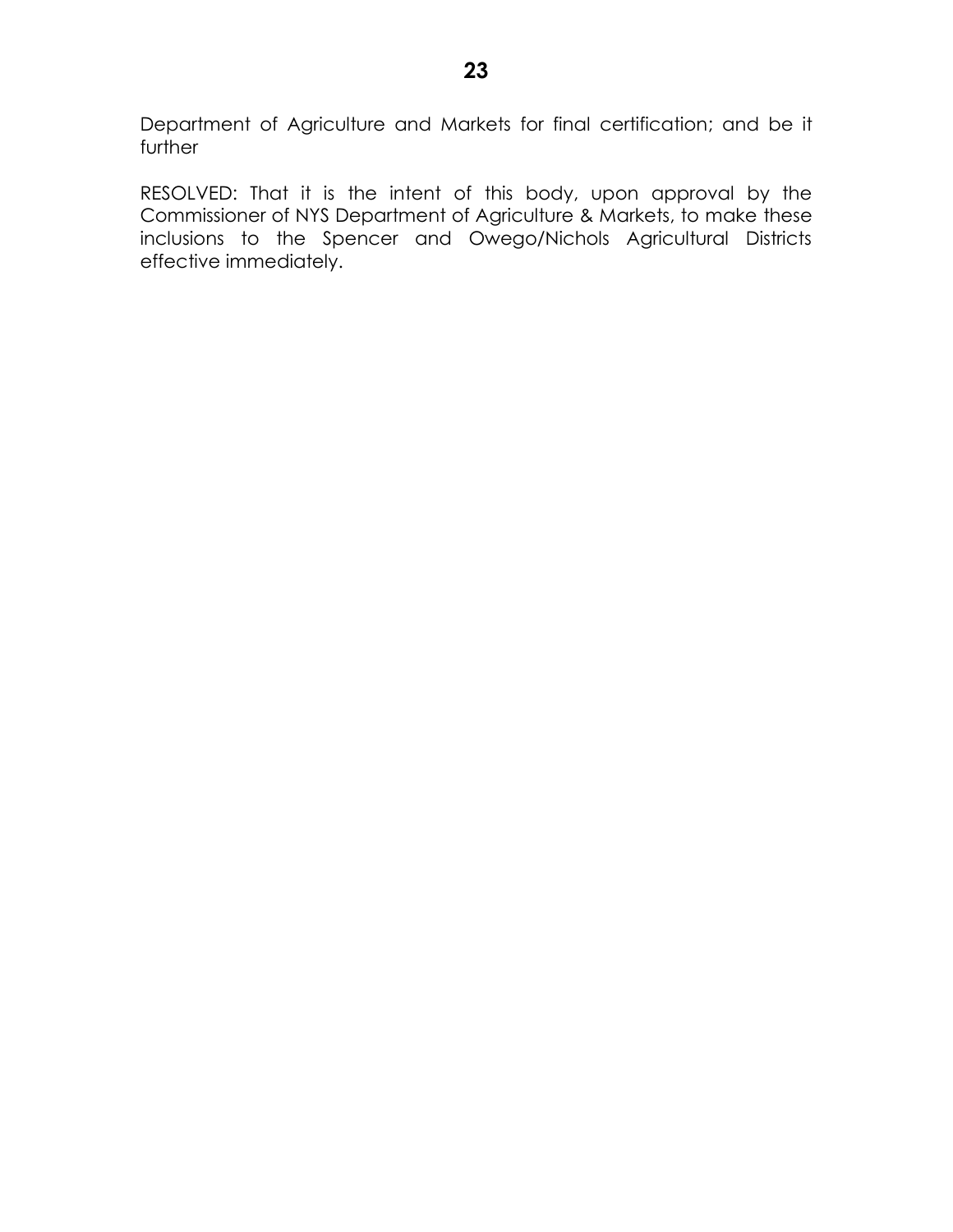## REFERREED TO: ED&P COMMITTEE

RESOLUTION NO. -17 AUTHORIZE APPLICATION FOR NYS DOS COUNTYWIDE RESILIENCY PLANNING GRANT

WHEREAS: The NYS Department of State's Office of Planning and Development has made available a funding opportunity for counties to create a Countywide Resiliency Plan that will identify methods of making the community and economy more resilient and therefore less impacted by significant flood events; and

WHEREAS: Tioga County realizes the importance of identifying projects that will make our community and economy more resilient before a flood disaster so that recovery happens more swiftly; and

WHEREAS: This grant source requires no local match and allows a maximum request of \$250,000 in funding per application; therefore be it

RESOLVED: That the Tioga County Legislature hereby authorizes submission and administration of said grant to NYS Department of State in the amount not to exceed \$250,000.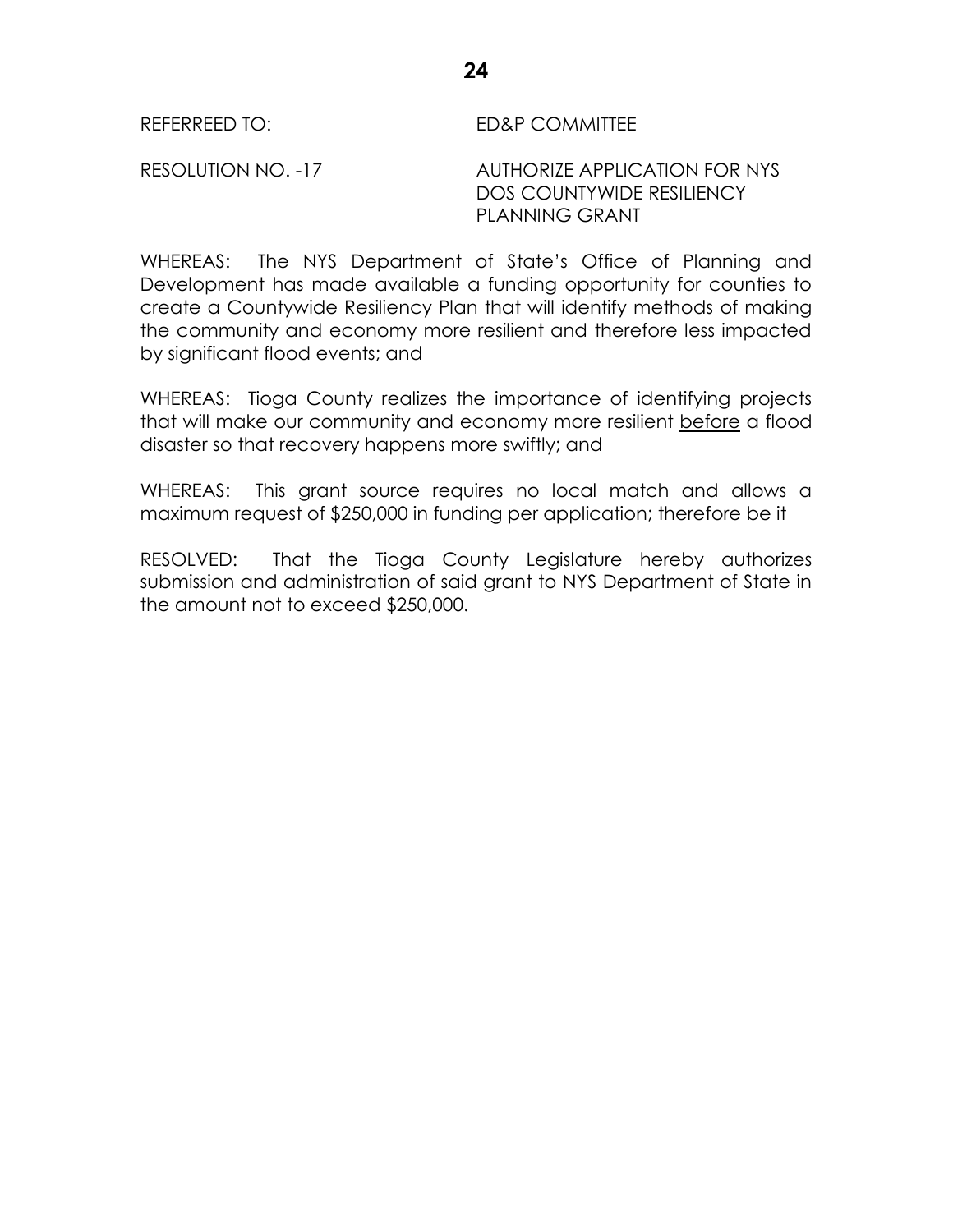REFERRED TO: PUBLIC WORKS COMMITTEE

RESOLUTION NO. -17 FILING OF AN APPLICATION FOR STATE ASSISTANCE FROM THE HOUSEHOLD HAZARDOUS WASTE (HHW) STATE ASSISTANCE PROGRAM AND SIGNING OF THE ASSOCIATED STATE MASTER GRANT CONTRACT, UNDER THE APPROPRIATE LAWS OF NEW YORK STATE

WHEREAS: The State of New York provides financial aid for household hazardous waste programs; and

WHEREAS: Tioga County, herein called the MUNICIPALITY, has examined and duly considered the applicable laws of the State of New York and the MUNICIPALITY deems it to be in the public interest and benefit to file an application under these laws; and

WHEREAS: It is necessary that a Contract by and between THE PEOPLE OF THE STATE OF NEW YORK, herein called the STATE, and the MUNICIPALITY be executed for such STATE Aid; now therefore be it

RESOLVED BY THE TIOGA COUNTY LEGISLATURE:

- 1. That the filing of an application in the form required by the State of New York in conformity with the applicable laws of the State of New York including all understanding and assurances contained in said application is hereby authorized.
- 2. That Tioga County's Legislative Chair, or his/her designee is directed and authorized as the official representative of the MUNICIPALITY to act in connection with the application, to sign the resulting contract if said application is approved by the State; and to provide such additional information as may be required.
- 3. That the MUNICIPALITY agrees that it will fund the entire cost of said household hazardous waste program and will be reimbursed by the State for the State share of such costs as indicated in the contract.
- 4. That two (2) Certified Copies of this Resolution be prepared and sent to the New York State Department Environmental Conservation together with a complete application.
- 5. That this resolution shall take effect immediately.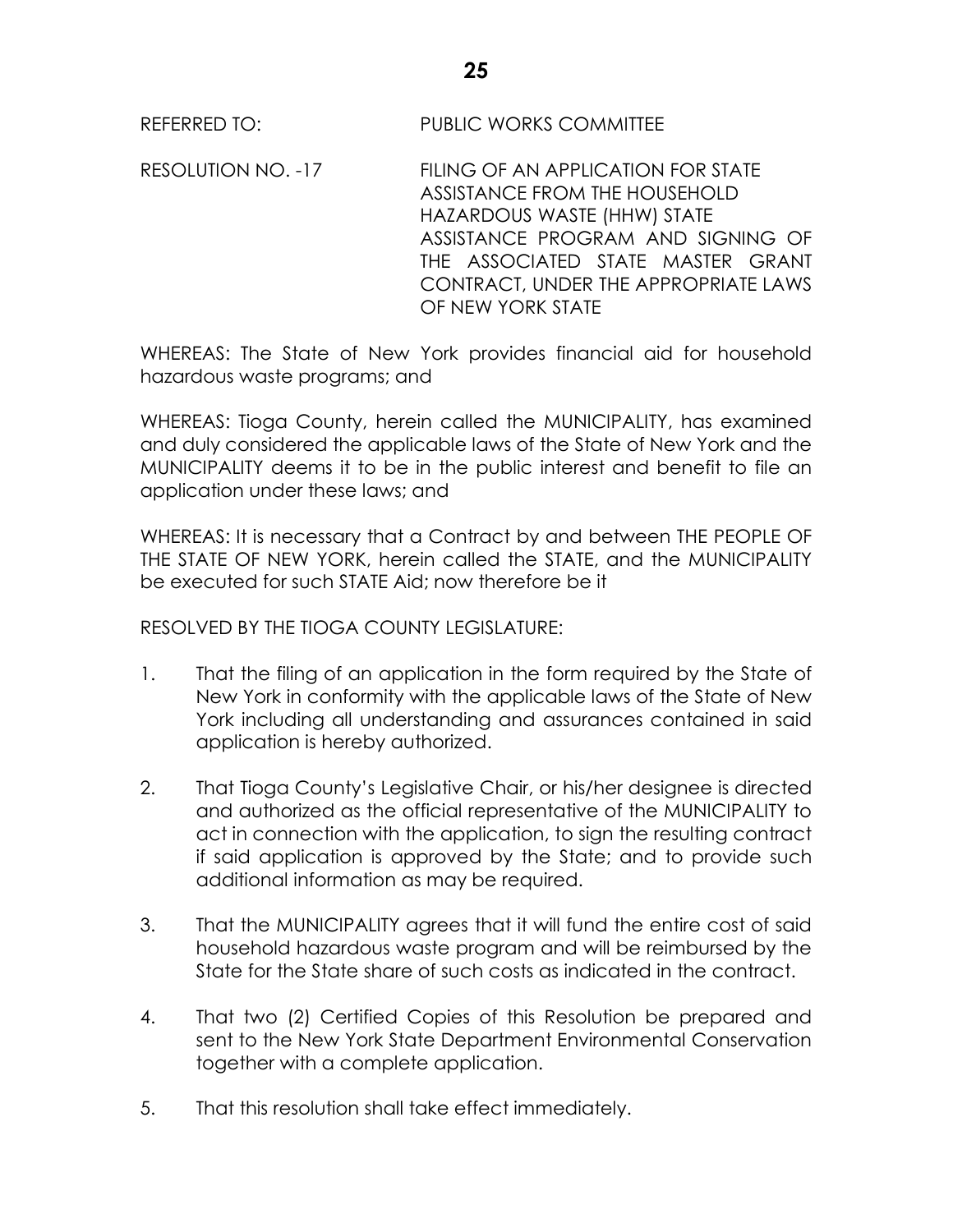| REFERRED TO:       | PUBLIC WORKS                  |
|--------------------|-------------------------------|
| RESOLUTION NO. -17 | AWARD FIRE AND SECURITY ALARM |
|                    | DIALER REPLACEMENT            |

WHEREAS: There is a need to replace the fire and security alarm dialer so that it will function correctly with the new VOIP phone system; and

WHEREAS: The Commissioner of Public Works has budgeted for the replacement of the fire and security alarm dialer in the current year budget; and

WHEREAS: The Commissioner of Public Works has received proposals for replacement of the alarm dialer and the proposals came in as follows:

| Red Hawk Fire & Security | \$13,257.00 |
|--------------------------|-------------|
| Syracuse Time & Alarm    | \$15,224.03 |

And

WHEREAS: The Commissioner of Public Works completed the review of the proposals and finds the low bidder Red Hawk Fire & Security meets all of the qualifications; therefore be it

RESOLVED: That the Tioga County Legislature authorizes the replacement of the fire and security alarm dialer to Red Hawk Fire & Security, 7020 Fly Road E, East Syracuse, NY 13057 not to exceed \$13,257.00 to be paid out of H1620 520160 Fire & Alarms Equipment.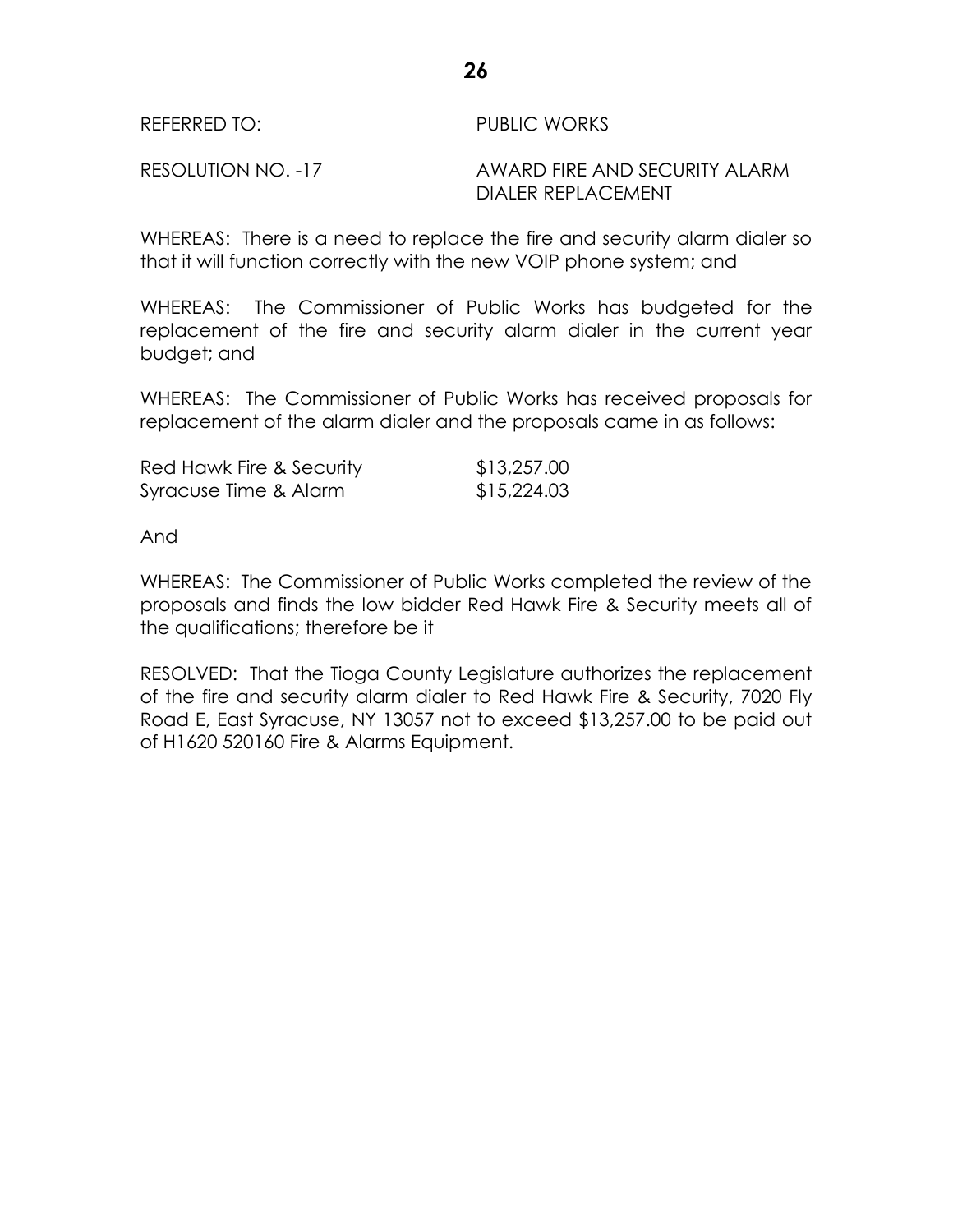REFERRED TO: PUBLIC WORKS COMMITTEE

RESOLUTION NO. –17 RESCIND RESOLUTION NO. 39-17 AUTHORIZING THE IMPLEMENTATION AND FUNDING IN THE FIRST INSTANCE 100% OF THE FEDERAL AID AND STATE "MARCHISELLI" PROGRAM-AID ELIGIBLE COSTS OF A TRANSPORTATION FEDERAL-AID PROJECT AND APPROPRIATING FUNDS

WHEREAS: Resolution No. 39-17 authorized the implementation and funding in the first instance 100% of the Federal Aid and State "Marchiselli" Program-Aid eligible costs for a transportation Federal-Aid Project and appropriated funds therefore; and

WHEREAS: Resolution No. 39-17 appropriated the sum of \$15,000 from the Bridge Projects Account D5110.540050; and made available to cover the cost of participation in the above phase of the Project; and

WHEREAS: The amount should have been \$25,000; therefore be it

RESOLVED: That Resolution No. 39-17 is hereby rescinded and a new resolution will be adopted with the correct amount.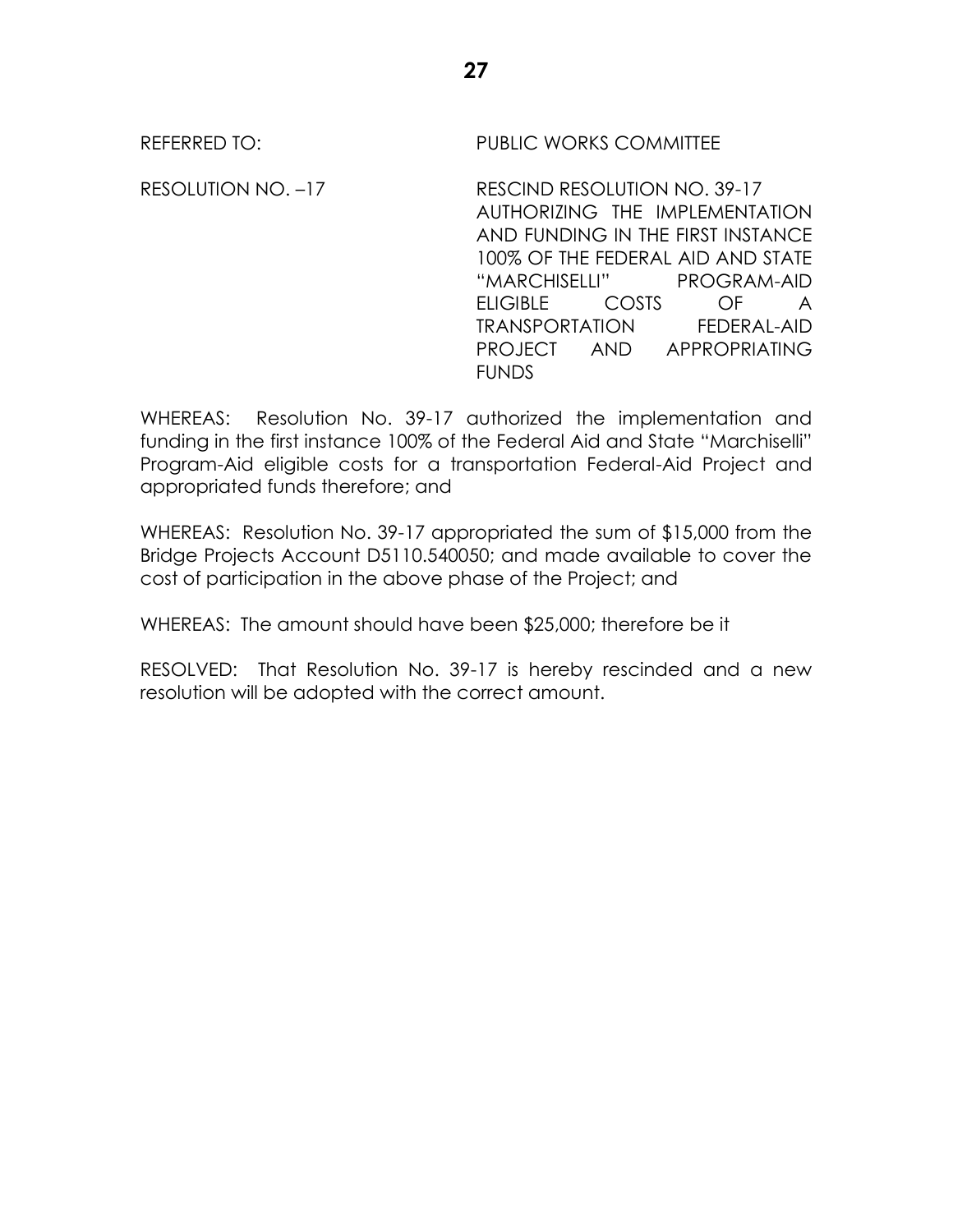REFERRED TO: PUBLIC WORKS COMMITTEE

RESOLUTION NO. -17 AUTHORIZING THE IMPLEMENTATION AND FUNDING IN THE FIRST INSTANCE 100% OF THE FEDERAL AID AND STATE "MARCHISELLI" PROGRAM-AID ELIGIBLE COSTS OF A TRANSPORTATION FEDERAL-AID PROJECT AND APPROPRIATING **FUNDS** 

WHEREAS: A project for the Tioga County Bridge Maintenance Program – Phase 3 - (FFY 17), PIN 9753.99 (the "Project") is eligible for funding under Title 23 US Code, as amended, that calls for the apportionment of the costs of such program to be borne at the ratio of 80% Federal funds and 20% non-Federal funds; and

WHEREAS: The County of Tioga desires to advance the Project by making a commitment of 100% of the Federal and non-Federal share of the costs of the Preliminary Engineering and Design (Phases 1 – 6) work;

NOW, THEREFORE, the Tioga County Legislature, duly convened does hereby

RESOLVED: That the Tioga County Legislature hereby approves the above-subject project; and it is hereby further

RESOLVED: That the Tioga County Legislature hereby authorizes the County of Tioga to pay in the first instance 100% of the Federal and non-Federal share of the cost of the Preliminary Engineering and Design (Phases  $1 - 6$ ) work for the Project or portions thereof; and it is hereby further

RESOLVED: That the sum of \$25,000 is hereby appropriated from the Bridge Projects Account D5110.540050; and made available to cover the cost of participation in the above phase of the Project; and it is hereby further

RESOLVED: That in the event the full Federal and non-Federal share costs of the project exceeds the amount appropriated above, the Tioga County Legislature shall convene as soon as possible to appropriate said excess amount immediately upon notification by the New York State Department of Transportation thereof, and it is hereby further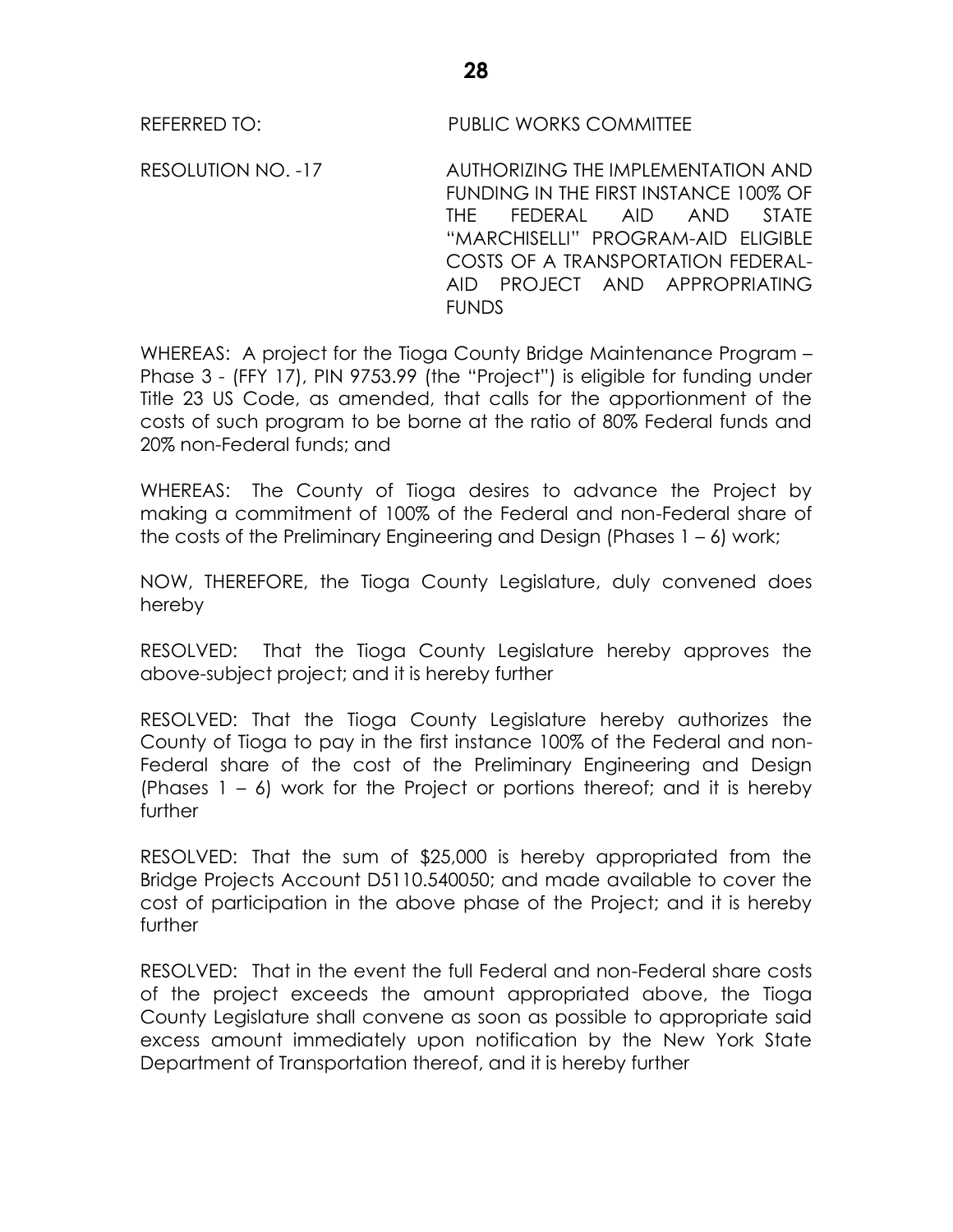RESOLVED: That the Chair of the Tioga County Legislature be and is hereby authorized to execute all necessary Agreements, certifications or reimbursement requests for Federal Aid and/or Marchiselli Aid on behalf of the County of Tioga with the New York State Department of Transportation in connection with the advancement or approval of the Project and providing for the administration of the Project and the municipality's first instance funding of project costs and permanent funding of the local share of federal-aid and state-aid eligible Project costs and all Project costs within appropriations therefore that are not so eligible, and it is hereby further

RESOLVED: That a certified copy of this resolution be filed with the New York State Commissioner of Transportation by attaching it to any necessary Agreement in connection with the Project, and it is hereby further

RESOLVED: That this Resolution shall take effect immediately.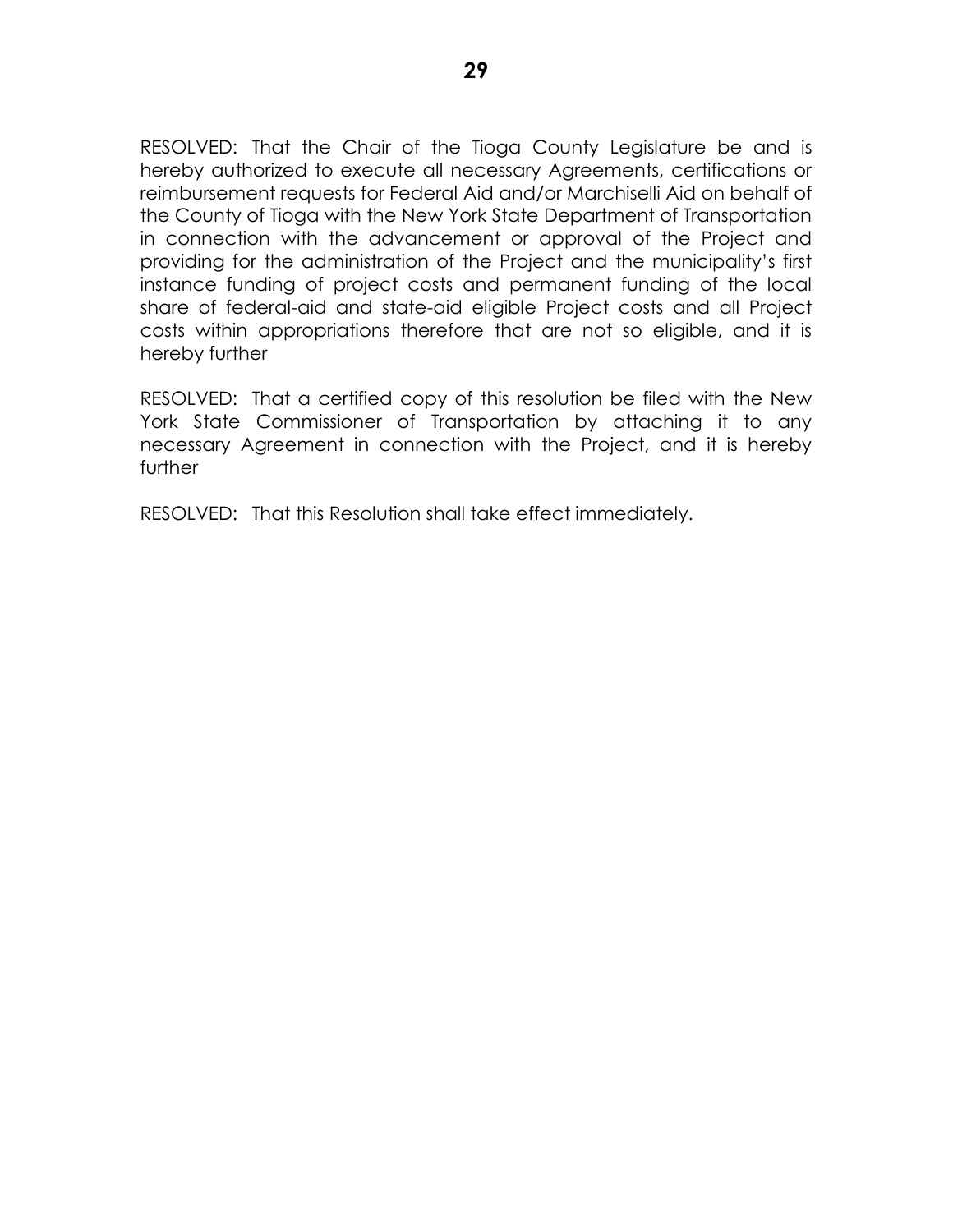REFERRED TO: LEGAL/FINANCE

RESOLUTION NO. -17 AUTHORIZE EXECUTION OF COOPERATIVE AGREEMENTS BETWEEN THE LAW DEPARTMENT, ITCS, SHERIFF, PUBLIC HEALTH, DSS, AND MENTAL HYGIENE

WHEREAS: Tioga County has implemented a Direct Charge Pilot Program that will maximize State reimbursement for legal and IT expenses while eliminating the administrative burden of charging all departments for those expenses; and

WHEREAS: The Law Department and ITCS will directly charge the Department of Social Services, Public Health and Mental Hygiene for its services and support pursuant to Cooperative Agreements; and

WHEREAS: The Sheriff's Department will directly charge the Department of Social Services for security services, escort, protection and transport services; therefore be it

RESOLVED: That the Legislature authorizes and directs the Chair to execute Cooperative Agreements between the Law Department and ITCS and DSS, Public Health and Mental Hygiene; and be it further

RESOLVED: That the Legislature authorizes and directs the Chair to execute a Cooperative Agreement between the Sheriff's Department and DSS; and be it further

RESOLVED: That the Cooperative Agreements between DSS and the Law Department, ITCS and Sheriff shall be submitted to the New York State Office of Temporary and Disability Assistance and the Office of Children and Family Services for approval.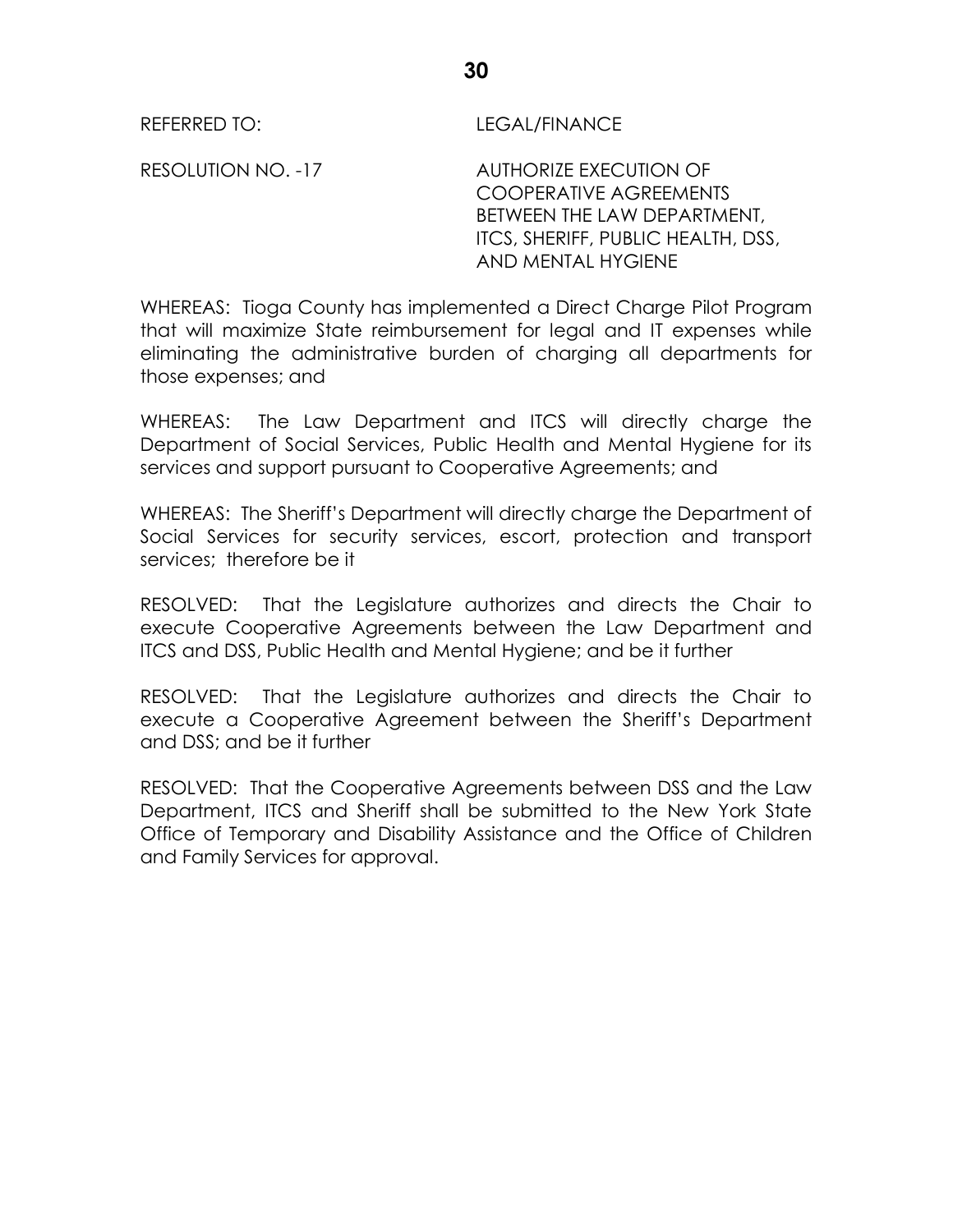REFERRED TO **PERSONNEL COMMITTEE** 

RESOLUTION NO. -17 AMEND COUNTY POLICY 10; PERSONNEL POLICIES

WHEREAS: There is a desire to document the County's long standing position on supplemental employment and alternate work schedules to accommodate supplemental employment; therefore be it

RESOLVED: That effective March 15, 2017, a new Section IX shall be added to Policy 10, which reads as follows:

- IX: *SUPPLEMENTAL EMPLOYMENT*
- 1. All County employees are prohibited from performing work for any employer other than Tioga County on County time per Policy 26, Tioga County Ethics Law III A,2

A. Any adjustment to an employee's work schedule for the purpose of accommodating supplemental employment must be requested in advance in writing from the Department Head or, in the instance of a Department Head requesting revision of their schedule, the Chair of the Legislature. Whether such request is approved is the sole discretion of the Department Head or Chair of the Legislature.

I. In the event an employee receives approval to work a reduced number of hours on any given day to accommodate supplemental employment, those hours not worked for the County shall be offset by a charge of the employee's leave accruals; there shall be no opportunity to "make up" the County hours not worked. In the event the employee has insufficient leave time other than sick time to cover the hours not worked, said hours not worked shall be reported as a leave of absence without pay.

and be it further

RESOLVED: That the remainder of Policy 10 is unchanged.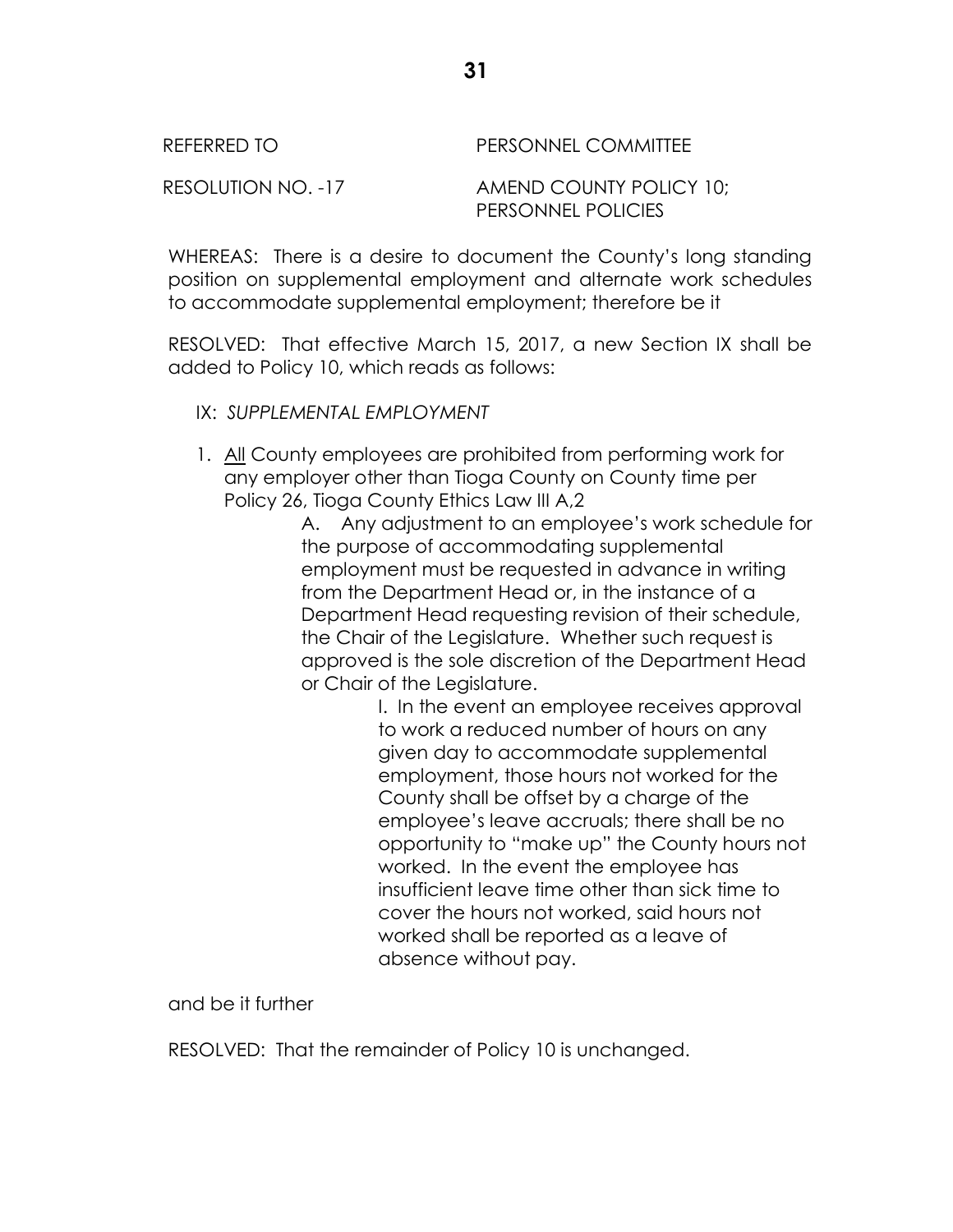REFERRED TO: ADMINISTRATIVE SERVICES **COMMITTEE** PERSONNEL COMMITTEE

RESOLUTION NO. -17 REAPPOINTMENT OF COUNTY HISTORIAN

WHEREAS: Emma Sedore was first appointed Tioga County Historian on November 13, 2001; and

WHEREAS: She is a dedicated Historian; and

WHEREAS: Her term is set to expire March 31, 2017; therefore be it

RESOLVED: That Emma Sedore of Owego, New York, is hereby reappointed County Historian for a two-year term from April 1, 2017 until March 31, 2019.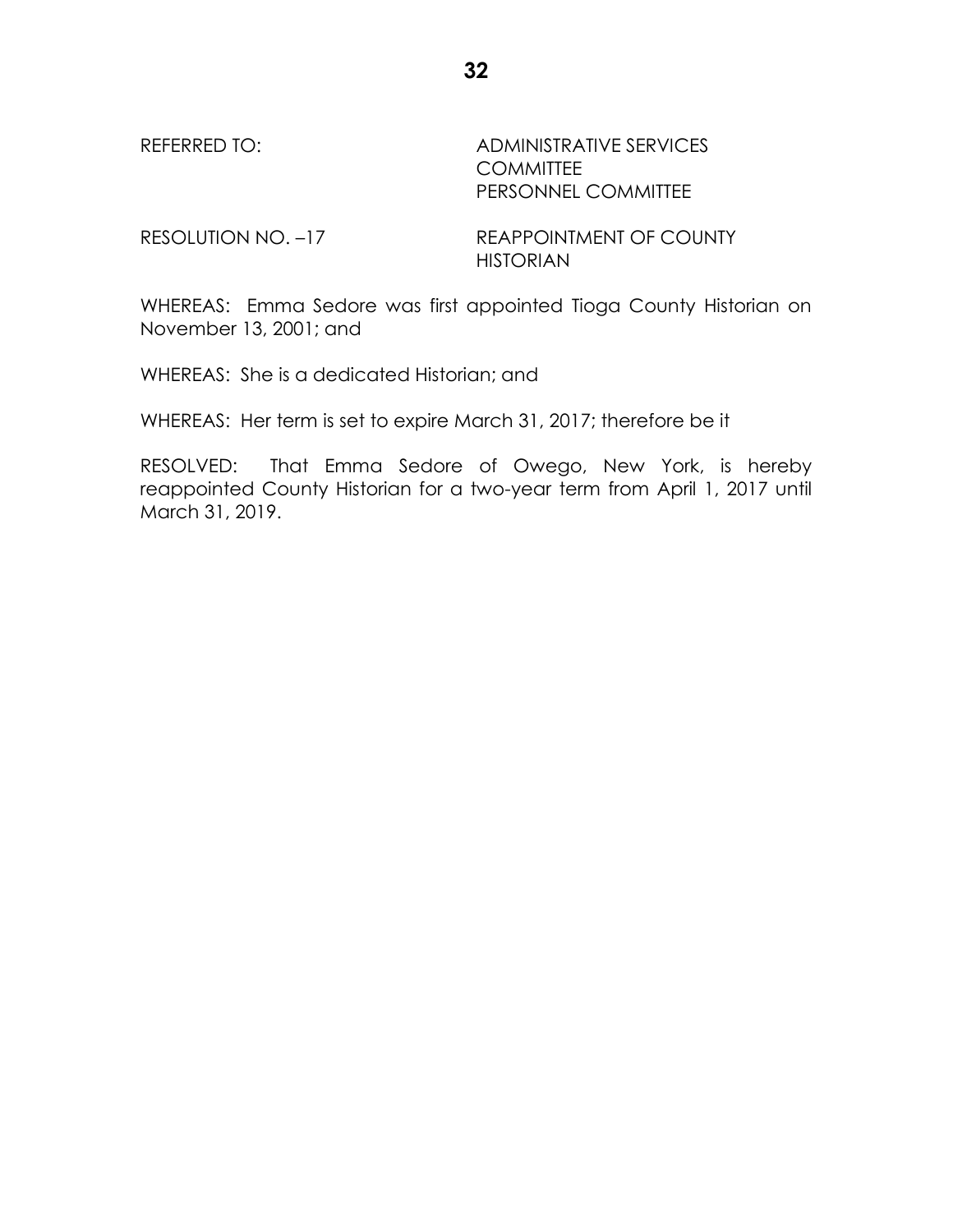**33**

REFERRED TO: LEGAL COMMITTEE PERSONNEL COMMITTEE

RESOLUTION NO. –17 CREATE TEMPORARY POSITION, AUTHORIZE APPOINTMENT (LAW DEPARTMENT)

WHEREAS: The position of County Attorney will become vacant on March 18, 2017 due to the retirement of the current incumbent; and

WHEREAS: The County Legislature has selected a candidate for County Attorney; and

WHEREAS: There is interest from both the Legislature and the incoming County Attorney to have an opportunity for the incoming candidate to work with the retiring County Attorney for a period of time to transition the workload; and

WHEREAS: In order to accomplish this, a temporary position needs to be created; therefore be it

RESOLVED: That the Legislature hereby authorizes the creation of a temporary full-time Special County Attorney position retroactive to March 13, 2017 through April 3, 2017; and be it further

RESOLVED: That Peter DeWind is hereby appointed Special County Attorney retroactive to March 13, 2017 at an annual salary of \$98,000; and be it further

RESOLVED: That effective March 18, 2017, Peter DeWind shall be appointed County Attorney at an annual salary of \$98,000 for the balance of the current term which runs through December 31, 2018.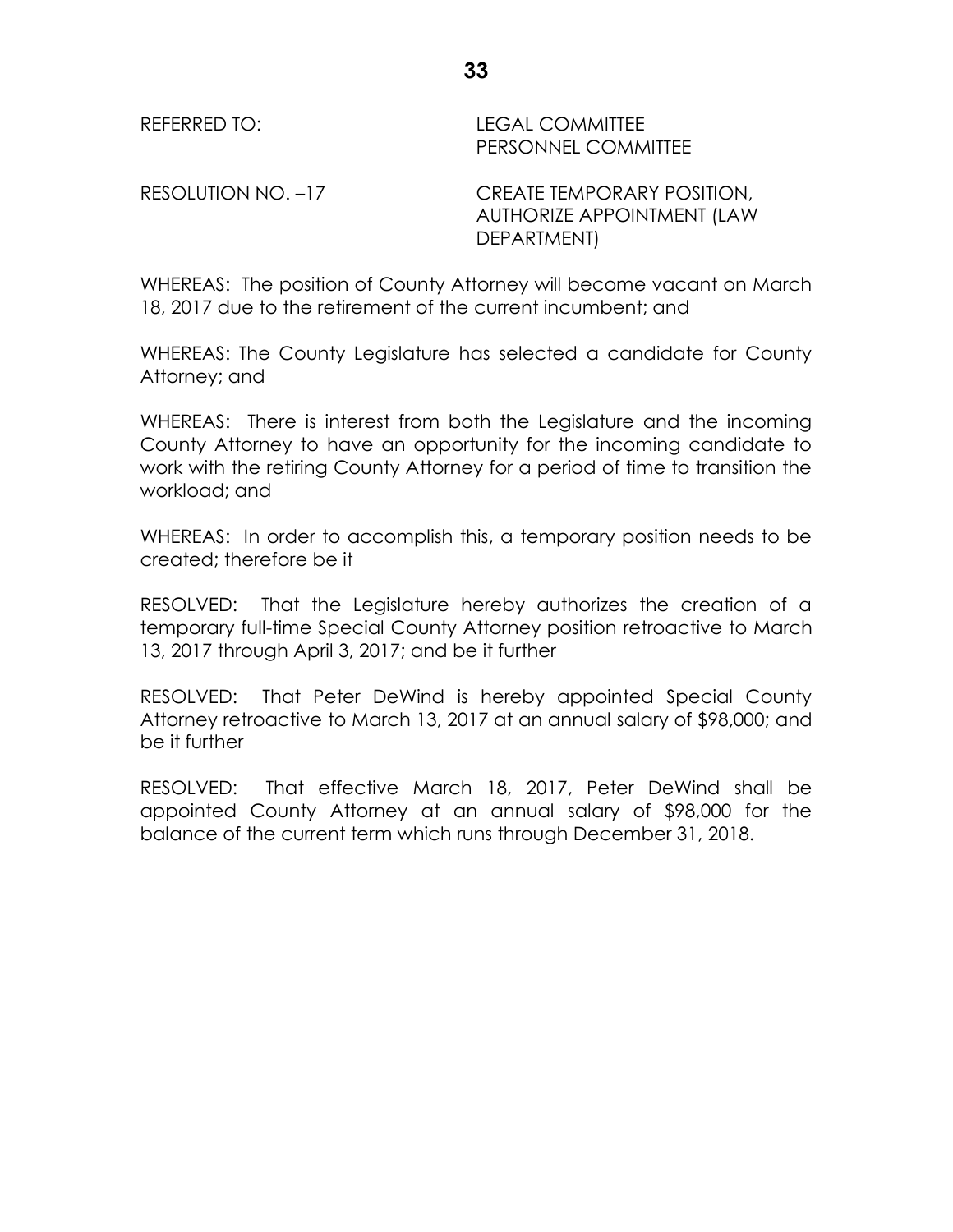REFERRED TO: LEGAL COMMITTEE PERSONNEL COMMITTEE

RESOLUTION NO. -17 AUTHORIZE TEMPORARY APPOINTMENT (LAW DEPARTMENT)

WHEREAS: The position of Special County Attorney was created for the period March 13, 2017 through April 3, 2017; and

WHEREAS: Judy Quigley is retiring as County Attorney effective March 18, 2017 but is willing to continue working to transition the workload to her replacement; therefore be it

RESOLVED: That Judy Quigley is hereby appointed to the temporary position of Special County Attorney effective March 20, 2017 through April 3, 2017 at an hourly rate of \$58; and be it further

RESOLVED: That Judy Quigley is authorized to work up to 35 hours per week during the time period indicated, to be determined by her and the County Attorney; and be it further

RESOLVED: That the Special County Attorney position shall be abolished as of close of business April 3, 2017.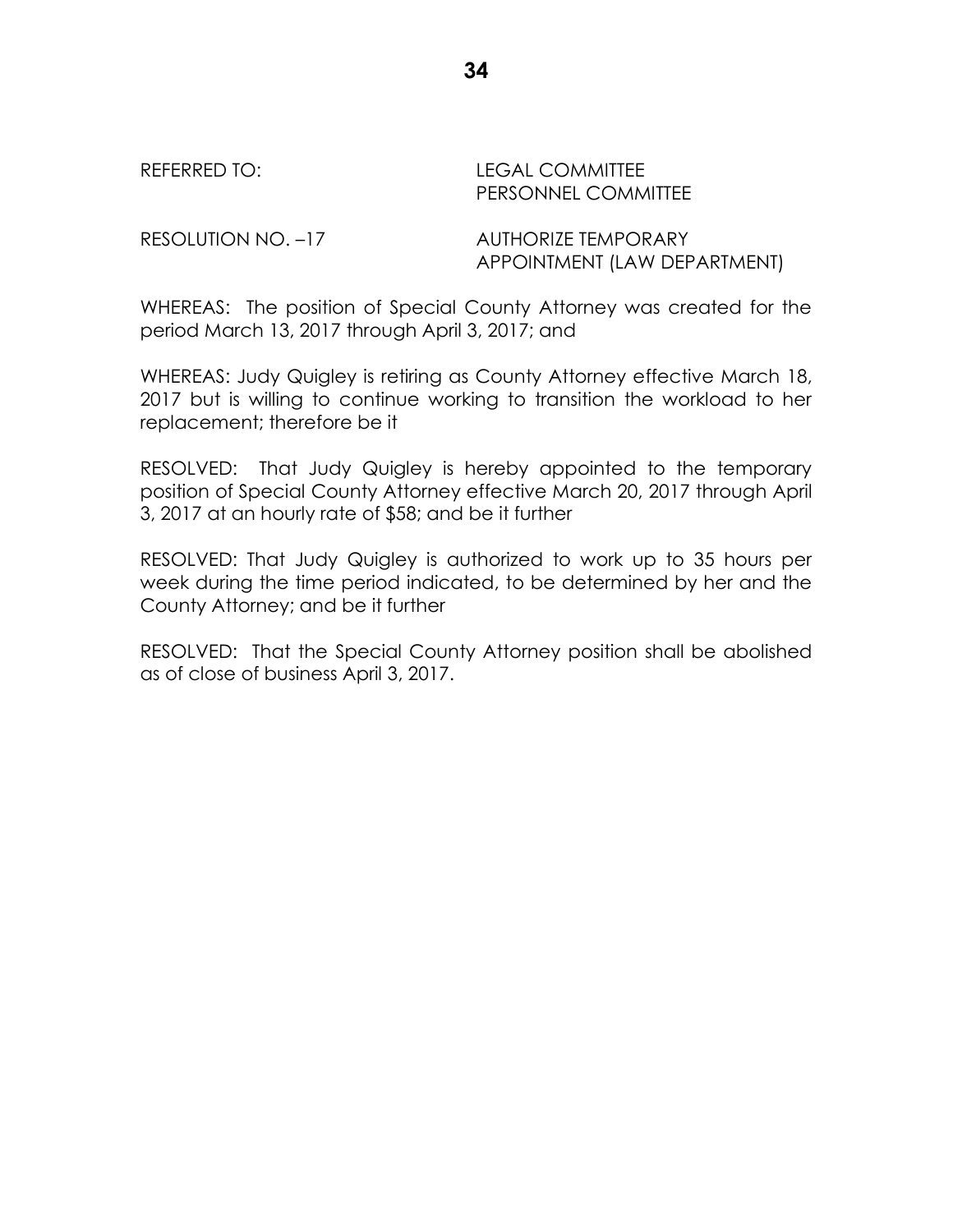REFERRED TO: PUBLIC WORKS PERSONNEL

RESOLUTION NO. -17 CREATE AND FILL HIGHWAY WORKER (SEASONAL) POSITION PUBLIC WORKS

WHEREAS: There will be a need for the Highway Department to employ one seasonal Highway Worker (Seasonal) for 2017; and

WHEREAS: The Commissioner of Public Works has budgeted money to cover expenditures of such employment; therefore be it

RESOLVED: That the Commissioner of Public Works is hereby authorized to create and fill one (1) temporary full-time Highway Worker (Seasonal) position effective April 29, 2017 through October 13, 2017 at an hourly rate of \$9.89, however no more than 1000 hours may be worked April 29, 2017 – October 13, 2017.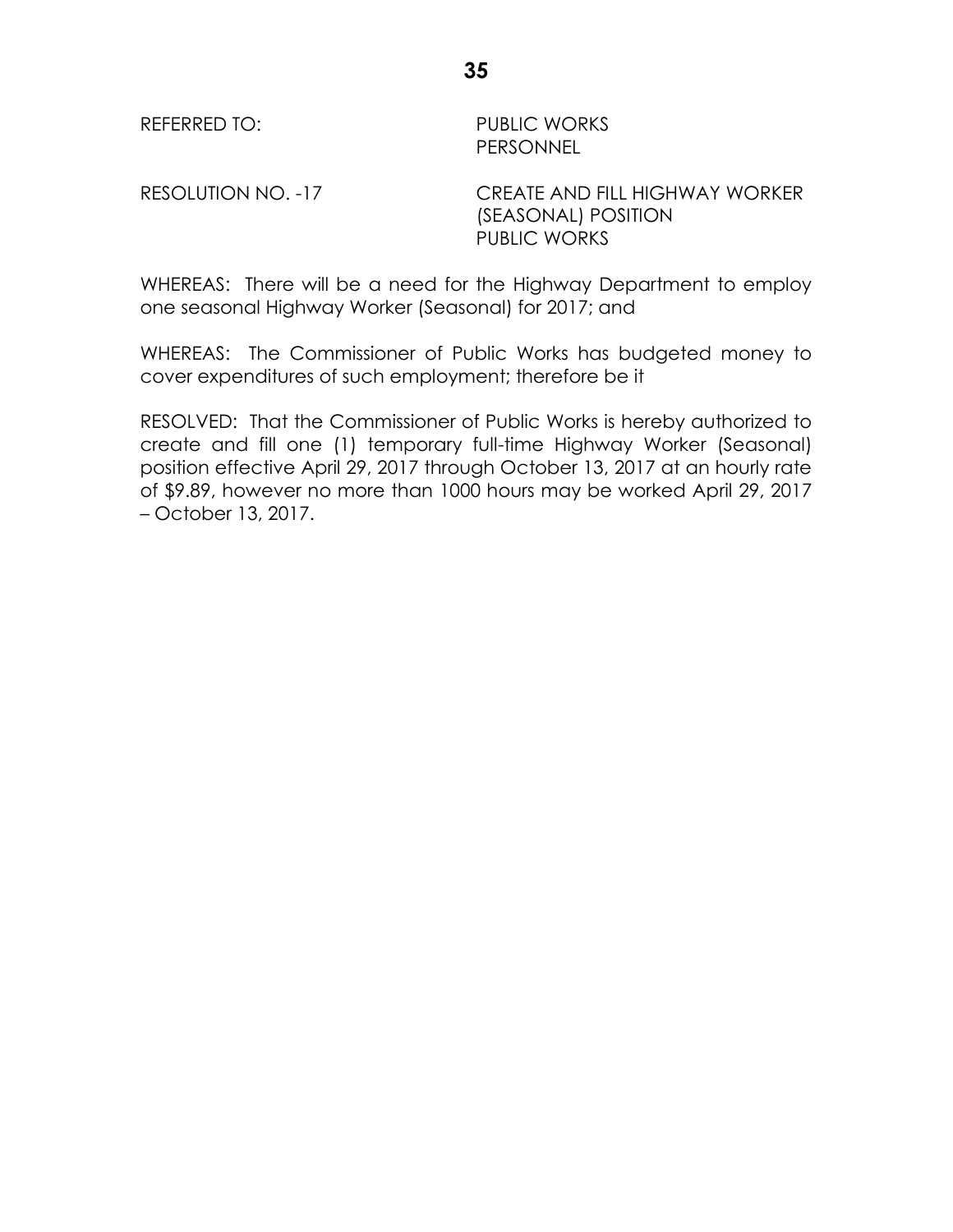REFERRED TO: PUBLIC WORKS PERSONNEL

RESOLUTION NO. -17 CREATE TWO (2), FULL-TIME

TEMPORARY CONSTRUCTION INSPECTOR POSITIONS PUBLIC WORKS

WHEREAS: There will be a need for the Public Works Department to employ inspectors to monitor construction projects occurring on county roads and bridges during the 2017 construction season; and

WHEREAS: The Commissioner of Public Works has identified a cost savings by creating two (2) full-time, temporary Construction Inspectors who possess the necessary credentials through the National Institute for Certification in Engineering Technologies (NICET) and to work for a duration of at least 12, but no more than 25 weeks during 2017; therefore be it

RESOLVED: That the Commissioner of Public Works is hereby authorized to create two (2) full-time, temporary Construction Inspector positions effective April 1, 2017 at an hourly range between \$25.00 (NICET Level II) to \$50.00 (NICET Level IV); and be it further

RESOLVED: That two (2) Construction Inspectors will be employed for a temporary duration not to exceed 25 weeks.